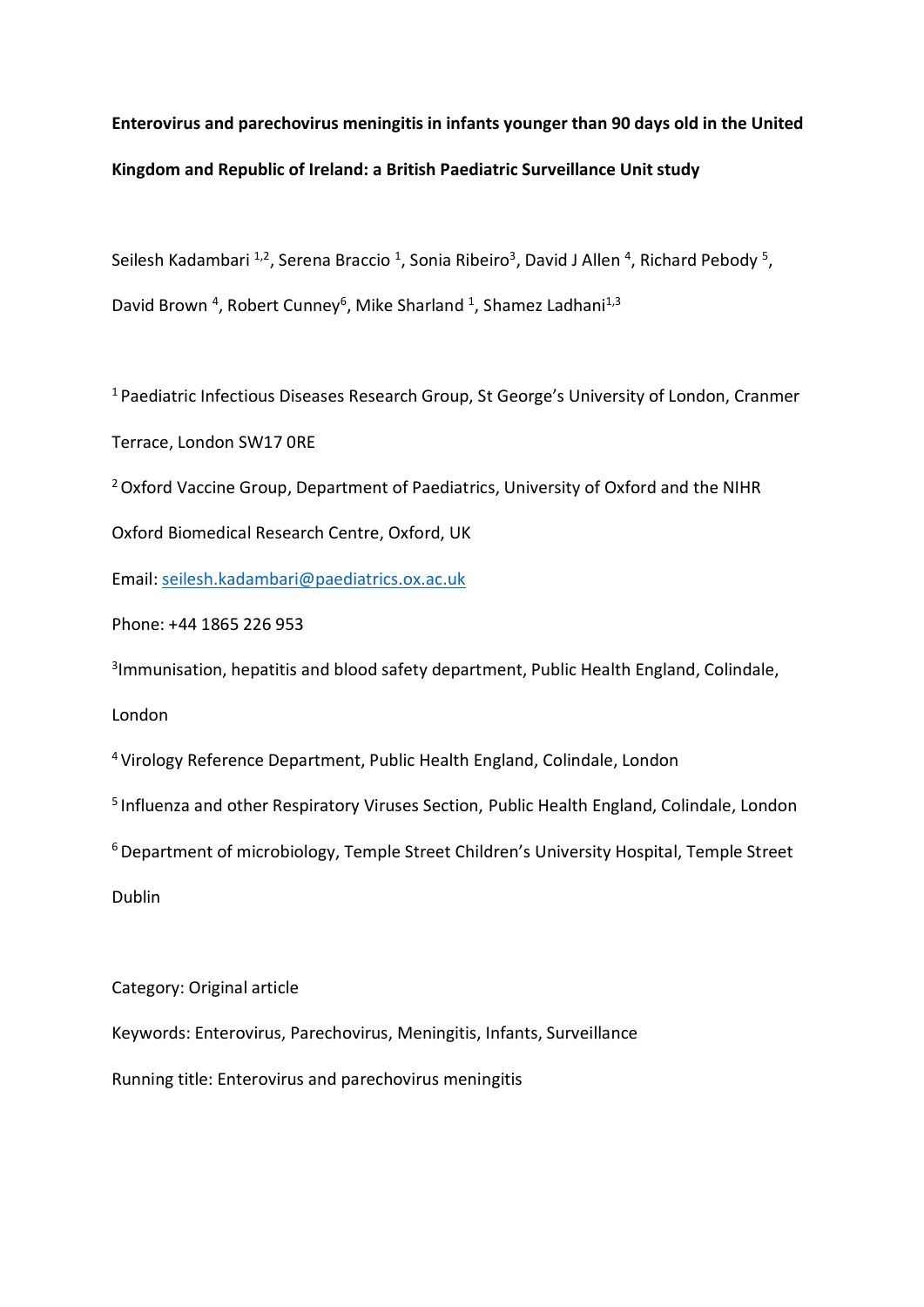#### **Abstract**

#### **Objectives**

This study aimed to prospectively collect detailed clinical information for all enterovirus (EV) and human parechovirus (HPeV) meningitis cases in infants aged <90 days in the United Kingdom and Ireland.

# **Participants, design and setting:**

Prospective, active national surveillance during July 2014/15 through the British Paediatric Surveillance Unit. Reporting paediatricians completed questionnaires requesting information on clinical presentation, investigations, management and outcomes at hospital discharge and after 12 months.

# **Main Outcome Measures:**

To describe the clinical burden of EV and HPeV meningitis in infants aged <90 days.

#### **Results**

During the 13-month surveillance period, 703 cases (668 EV, 35 HPeV) were reported. The most common clinical presentations were fever (EV: 570/668 [85%]; HPeV: 28/35 [80%]), irritability (EV: 441/668 [66%]; HPeV: 23/35 [66%]) and reduced feeding (EV: 363/668 [54%]; HPeV 23/35 [66%]). Features of circulatory shock were present in 27% (182/668) of EV and 43% (15/35) of HPeV cases. Overall, 11% (76/668) of EV and 23% (8/35) of HPeV cases required intensive care support. Nearly all cases (678/703, 96%) were confirmed by cerebrospinal fluid (CSF) PCR, with 52% (309/600) having normal CSF white cell count for age. Two infants with EV meningitis died (2/668, 0.3%) and four survivors (4/666, 0.6%) had long-term complications at 12-months follow-up. Infants with HPeV meningitis survived without sequelae. 70% (189/270) had a formal hearing test, none had sensorineural hearing loss.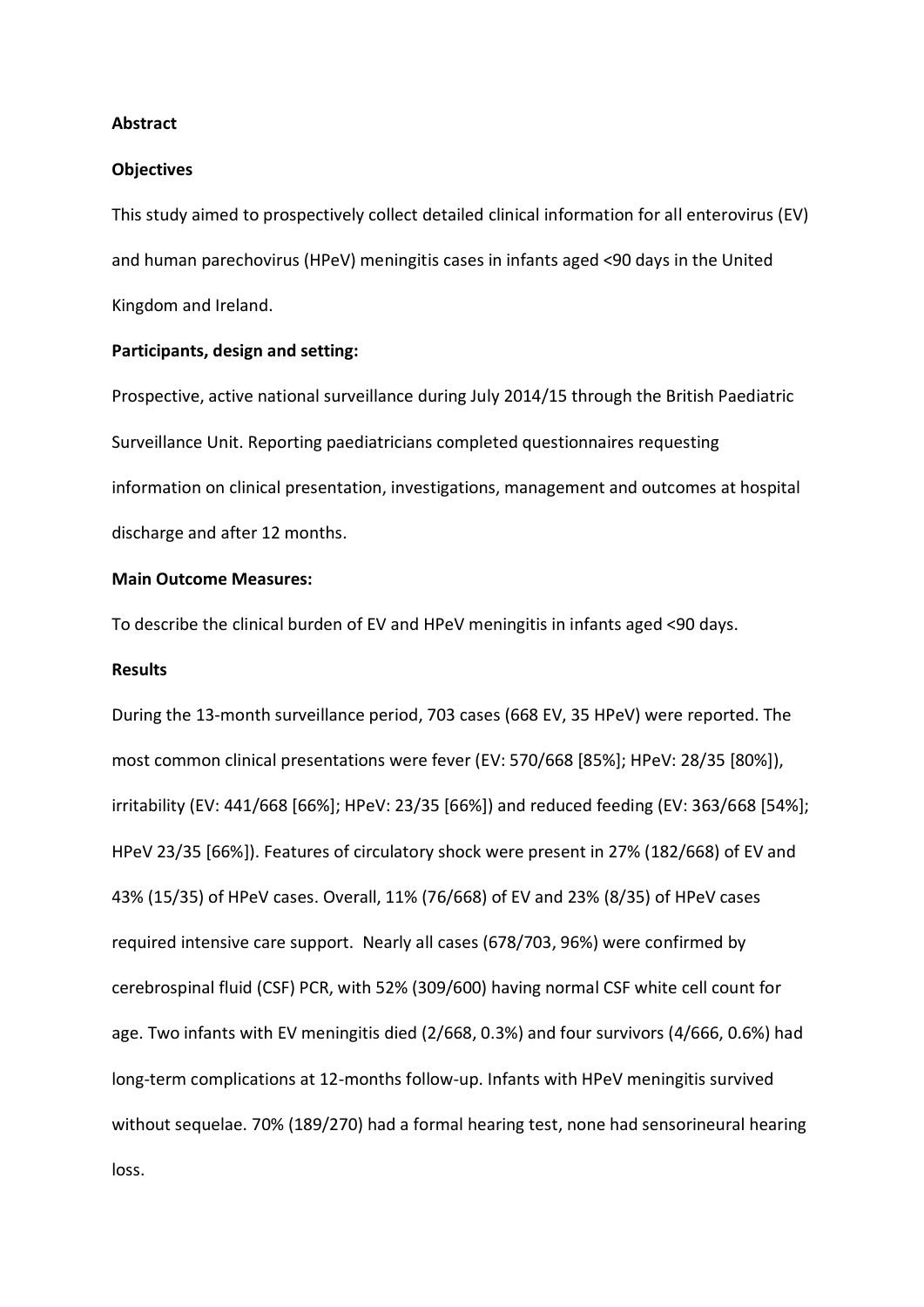# **Conclusion**

The incidence of laboratory-confirmed EV/HPeV meningitis in young infants is more than twice that for bacterial meningitis. Less than 1% will develop severe neurological complications or die of their infection. Further studies are required to formally assess longterm neurodevelopmental sequelae.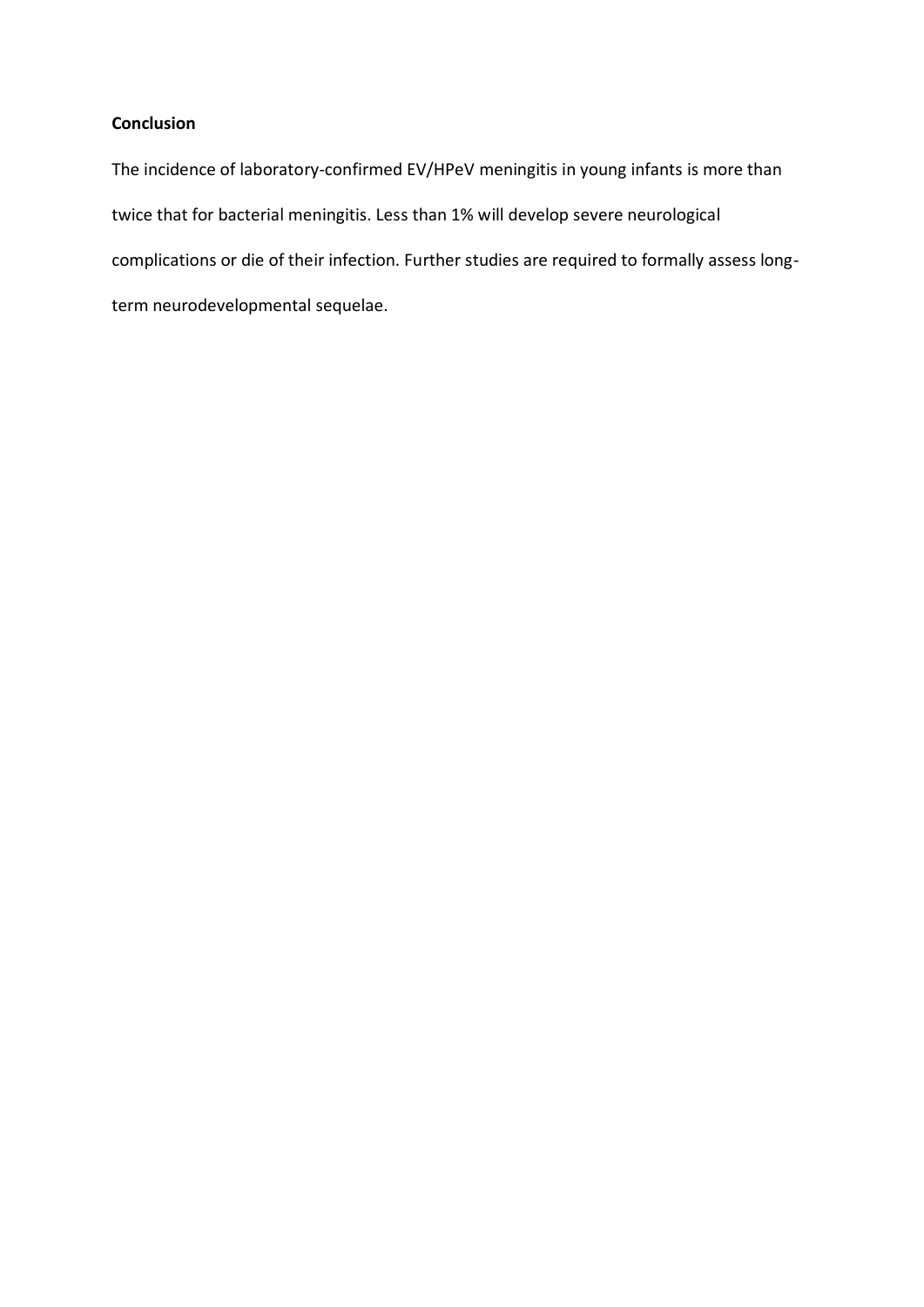# **Introduction**

Hospitalisation rates for childhood viral meningitis in England have increased year-on-year over the past decade, reaching 70 per 100 000 children in 2011, with the highest rates reported in infants younger than 90 days (1). This trend coincides with increasing routine use of molecular assays such as polymerase chain reaction (PCR) testing for viral infections in local hospital laboratories, which has led to a seven-fold increase in reports of laboratoryconfirmed cases of viral meningo-encephalitis in the past decade (2). Enteroviruses (EV) accounted for half of nearly 10,000 reports and 92% of EV meningitis cases were reported in <3 month-olds (2). Human parechoviruses (HPeV) belong to the *Picornaviridae* family and can also cause viral meningo-encephalitis in infants, albeit less frequently than EV (3).

EV and HPeV usually cause mild, self-limiting respiratory and gastointestinal infections in children. Occasionally, however, they may be responsible for more serious illness, including meningo-encephalitis, hepatitis, myocarditis or fulminant sepsis (4). Recent outbreaks associated with long-term neurological complications have been reported in Australia, northern Europe and USA (4–7). In neonates and young infants, viral meningitis can be difficult to diagnose and differentiate from more serious invasive bacterial infections because of their non-specific clinical presentation, especially in the early stages of illness (8,9), and lack of specific laboratory markers (10). Testing for EV/HPeV by clinicians and microbiologists across hospital laboratories is also variable because of differences in local protocols and limited understanding of clinical presentations, disease progression and outcomes. Additionally, there are no approved treatments for EV/HPeV infections and no investigational therapies undergoing clinical trials in Europe, in part due to lack of robust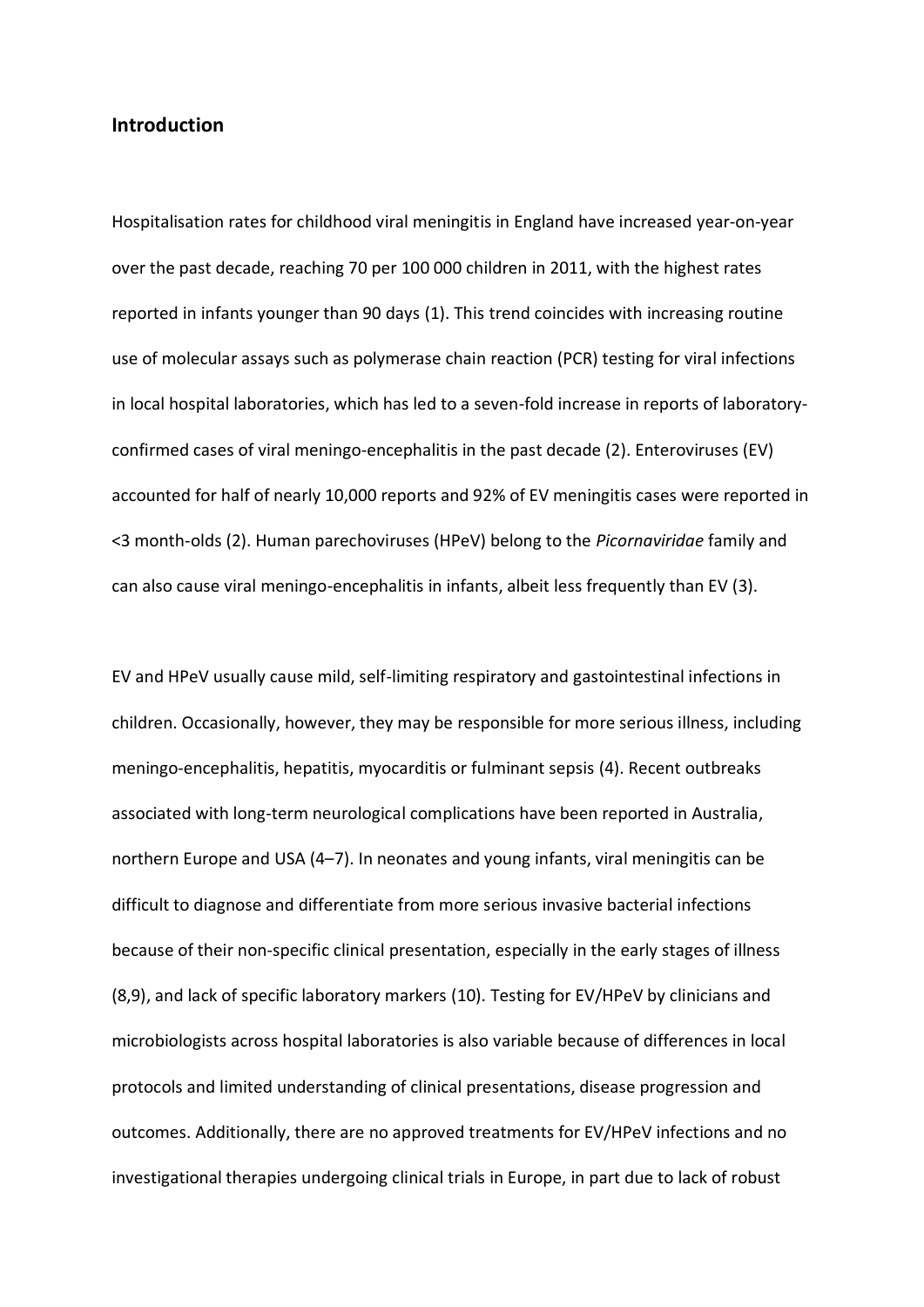data to support the need for effective therapeutics. The last UK publication on enterovirus epidemiology included retrospective data collected more than 20 years ago (11). We, therefore, undertook a prospective, population-based surveillance study to define the burden, clinical characteristics, investigations, management and outcomes of EV/HPeV meningitis in young infants across the UK and Republic of Ireland.

# **Methods**

# **Surveillance**

This study was conducted by Public Health England (PHE) and St. George's University of London through the British Paediatric Surveillance Unit (BPSU), a unique national clinical surveillance system set up to study rare diseases (12). The BPSU functions by sending paediatric consultants across the UK and Ireland a short electronic list of rare childhood conditions every month. All paediatricians are asked to respond and report whether they have seen a case (such as EV/HPeV meningitis) or confirm that they had no cases to report. Reporting is not compulsory but strongly encouraged, with regular reminders sent by the BPSU if no response is received. Following a positive report, the reporting paediatrician completes a detailed questionnaire on the case.

The study began on 01 July 2014 and continued for 13 months. A case was defined as a hospitalised infant aged <90 days at diagnosis with laboratory-confirmed EV/HPeV meningitis with clinical features of meningitis (fever  $\geq$  38°C, coma, seizures, neck stiffness, apnoea, bulging fontanelle, irritability, lethargy, poor feeding) and laboratory confirmation of EV/HPeV from any site (CSF, blood, stool, throat, peri-anal swab). The Second Generation Surveillance System (SGSS), a national electronic reporting system used by NHS laboratories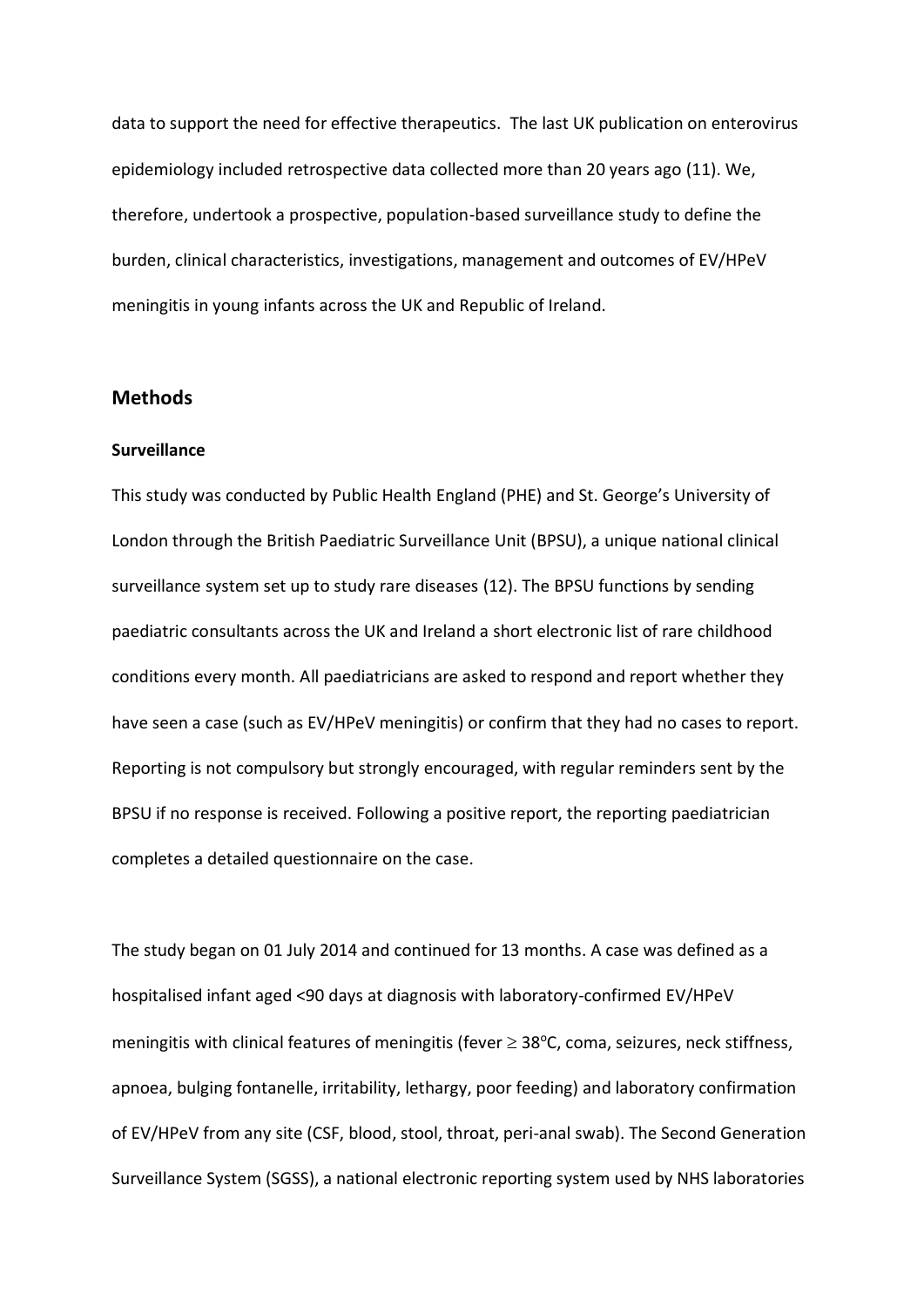to notify clinically significant infections to Public Health England (PHE), was used as an alternative national data source for cases with EV/HPeV detected in the CSF in England, Wales and Northern Ireland. Additional cases identified through SGSS were followed-up in the same way as the BPSU-reported cases. Paediatricians who completed the clinical questionnaires were contacted after 12 months with a follow-up questionnaire on longterm outcomes.

#### **Data analysis**

Data were entered into Microsoft Access and analysed using STATA 14.0 (StataCorp, College Station, Texas). Table 1 outlines a full list of clinical definitions. Annual incidence was calculated using published live-births for each of the nations in 2014 after adjustment for the 13-month surveillance period. Data are mainly descriptive and summarised as medians with interquartile ranges or proportions, and compared using the Mann Whitney U test or the Chi squared or Fisher exact test, respectively. The binomial method was used to calculate the 95% confidence intervals (CI) for proportions.

#### **Ethics Approval**

The study has been approved by the London Queen Square research ethics committee (Ref: 14/LO/0229).

# **Results**

During the 13-month surveillance period, 754 reports of EV/HPEV meningitis in infants aged <90 days were received and 703 (93%) fulfilled the case definition, including 668 (95%) with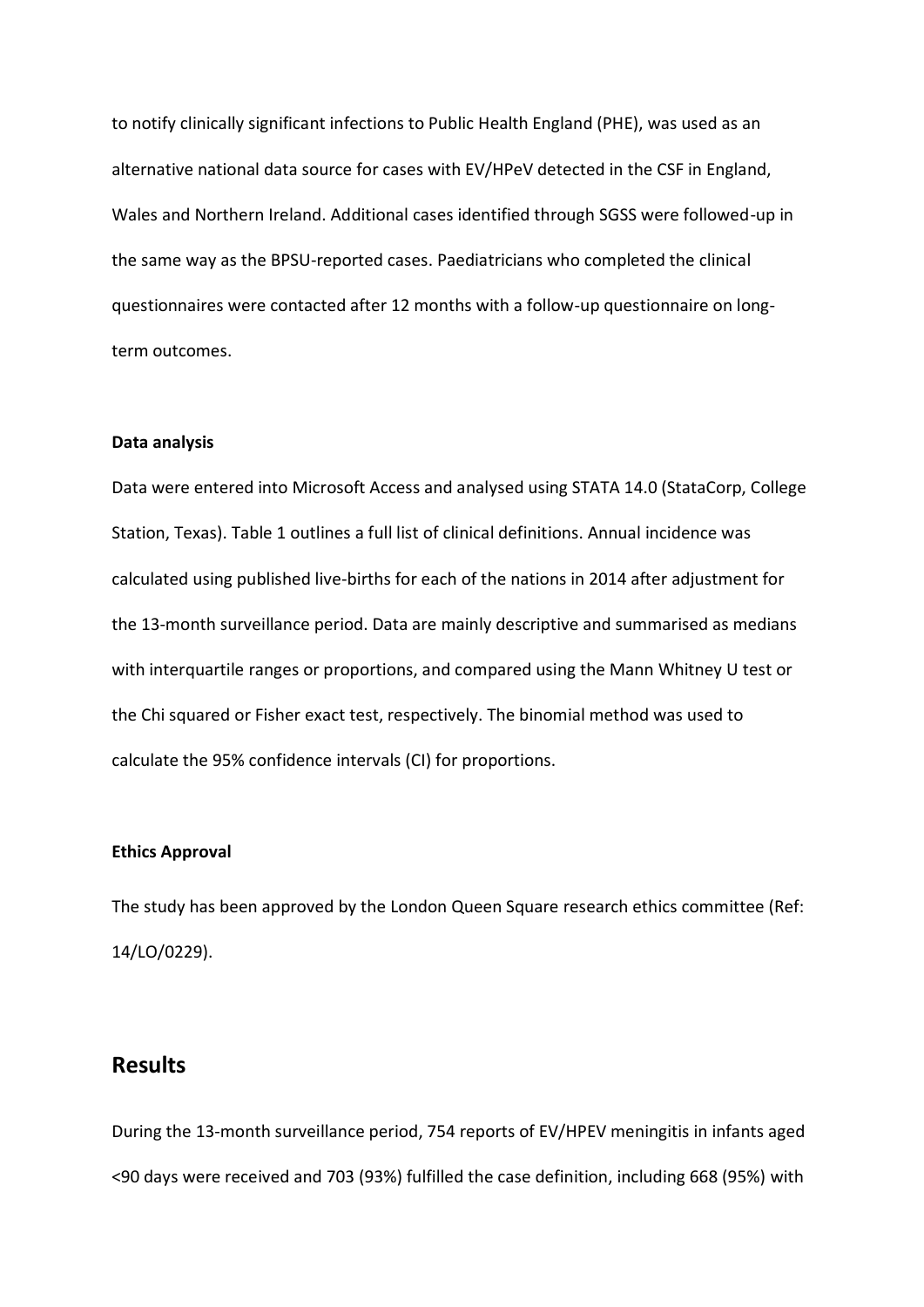EV meningitis and 35 (5%) with HPeV meningitis. The number of cases peaked in summer (**Fig 1**). The annual incidence of EV meningitis was 0.79per 1,000 live-births and 0.04 per 1,000 live-births for HPeV meningitis. EV serotype information was available for 67% (448/668) of cases and included echovirus (54%, 242/448), coxsackie B5 (7%, 32/448), coxsackie B4 (6%, 28/448) and enterovirus 71 (4%, 17/448). None of the HPeV strains were typed.

The median age at diagnosis was 34 (IQR, 15 -53) days, and 58% (410/703 cases) were male. EV and HPeV cases were indistinguishable in terms of age distribution, clinical presentation and laboratory markers; none of the parameters were statistically significant (**Fig 2**). Among EV cases, fever ( $\geq$ 38°C) was the commonest presentation (85%, 570/668), followed by irritability (66%, 441/668), reduced feeding (54%, 363/668) and lethargy (36%, 243/668). Fever was also the most common presentation in infants with HPeV meningitis (80%, 28/35) cases, followed by reduced feeding (71%, 25/35), irritability (66%, 23/35) and lethargy (51% 18/35) (**Fig 2**). On examination, the most common finding was circulatory shock in 27% (182/668) of EV and 43% (15/35) of HPeV cases, followed by respiratory distress (EV, 12% [79/668]; HPeV, 26% [9/35]) and rash (EV, 24% [163/668]; HPeV, 29% [10/35]). Of note, 17% (6/35) of infants with HPeV meningitis had abdominal distension and 11% (4/35) had a reduced Glasgow Coma Scale (<11/15) at presentation.

## **Intensive care admission**

Most EV cases were admitted to the paediatric ward (78%, 522/668) or short-term assessment unit (9%, 59/668), while 11% required admission to a paediatric intensive care (PICU; 7%, 46/668) or high dependency unit (HDU; 4%, 30/668). Of the 35 HPeV cases, 23%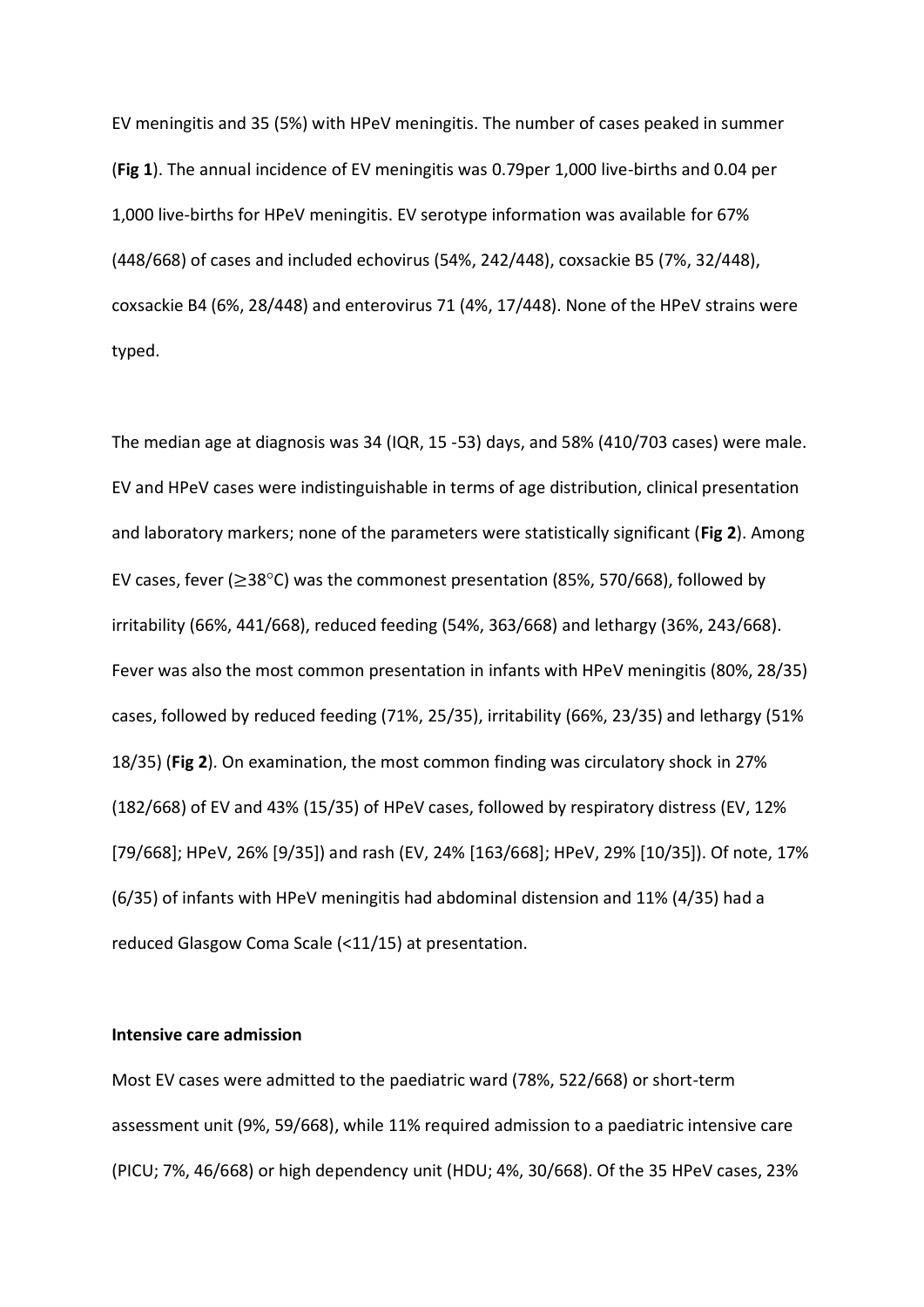required PICU (17%, 6/35) or HDU (6%, 2/35) admission. Almost half the infants who presented in the first week of life (42%, 29/69) required PICU admission (**Table 2**). Half (50%, 23/46) the EV meningitis cases and all six HPeV cases in ICU required intubation and ventilation for a median of 5 and 4 days, respectively. A fifth (20%, 9/46) of EV meningitis cases and all HPeV cases required inotropic support. The most common EV serotypes responsible for PICU cases included echovirus 7 (n=4) and echovirus 9 (n=4), coxsackie B4 (n=3), echovirus 11 (n=3) and enterovirus 71 (n=1).

#### **Diagnosis and investigation**

Nearly all reported cases (96%, 678/703) were diagnosed through detection of virus in the CSF. The virus was also identified in the stool in 10% (69/703), blood in 5% (38/703) and throat swabs in 5% (34/703). Of those with reported CSF results, half the EV (51%, 304/600) and all HPeV (100%, 29/29) meningitis cases had less than 20 white cells per mm<sup>3</sup> in the CSF. Most cases also had a normal peripheral blood white cell counts (6-15  $x10^9$ /L); EV: 85% (506/598) and HPeV: 56% (18/32). In addition, more than half the EV (56%, 360/643) and HPeV (67%, 22/33) cases had a CRP (C-reactive protein) level <10 mg/dL (**Fig 2**).

Six infants had coagulase-negative Staphylococci (CoNS) isolated from blood cultures (n=5) or CSF (n=1); all were considered to be contaminants and not treated with antibiotics.

In total, 8% (56/668) of EV and 29% (10/35) of HPeV meningitis cases had cranial ultrasound scans during admission. Relatively mild abnormalities were noted in five cases with EV meningitis (2 cases had resolving grade 1 IVH and 3 cases small choroid plexus bleeds with normal parenchyma). Overall, 3% (17/668) of EV meningitis cases had an MRI head scan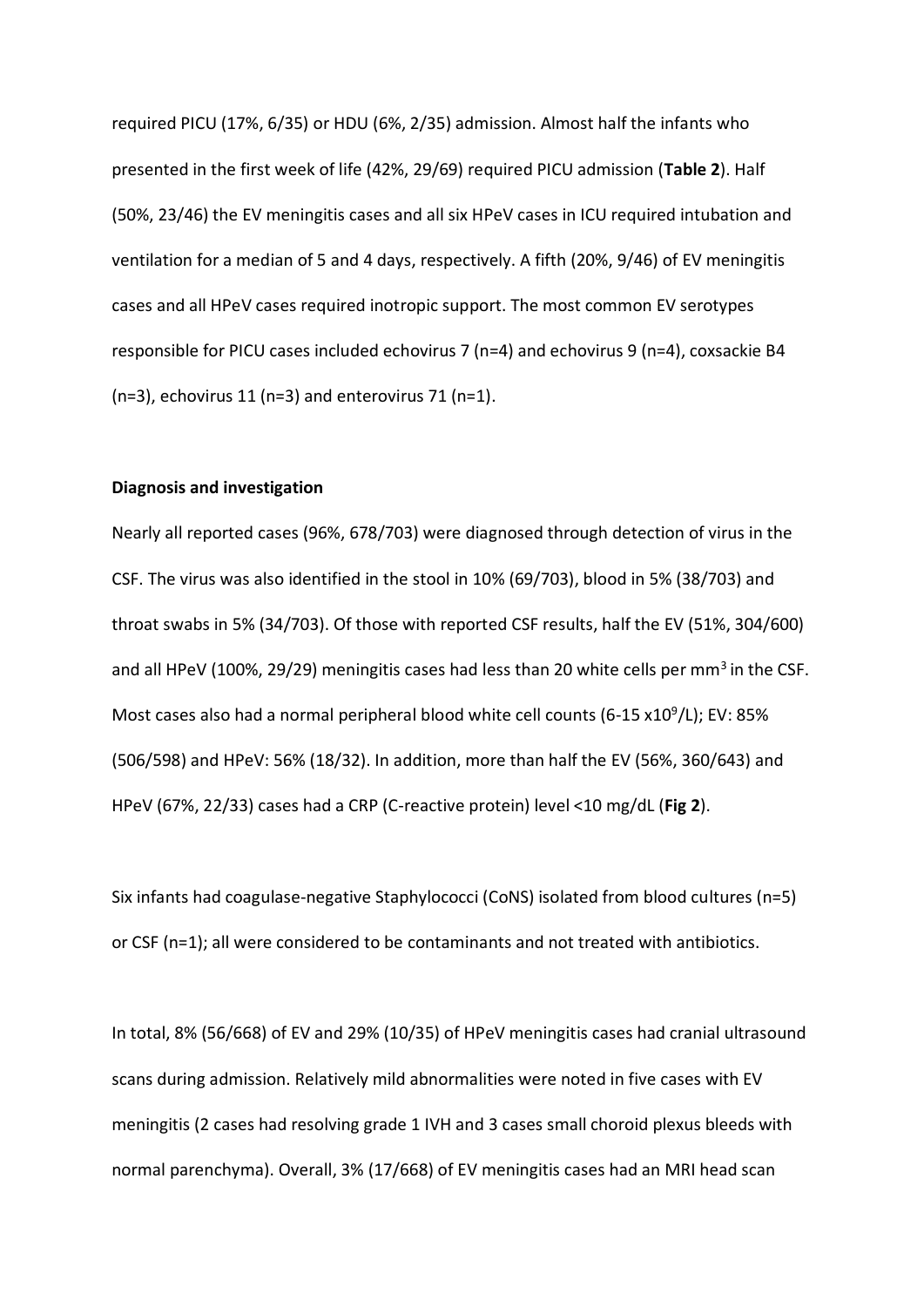during admission and eight were abnormal (white matter changes [n=3], and one case each of subdural haemorrhage, posterior fossa blood collection, acute infarct in the right corona, severe cystic encephalomalacia and mild ventricular dilatation).

## **Treatment and outcomes at hospital discharge**

A significant proportion of cases were treated with acyclovir in addition to empiric intravenous antibiotics (EV meningitis 27% 183/668; HPeV meningitis 46%, 16/35). The median duration of acyclovir treatment was 3.1. days. Three EV and one HPeV cases were also treated with intravenous immunoglobulin; the indication for administering immunoglobulin was not stated. Two infants with EV meningitis died (2/668; case fatality rate, 0.3%; 95% CI, 0.04-1.1%). Of the survivors, two had significant neurological sequelae at hospital discharge, which were still present at 12 months follow-up (Table 2). None of the infants with HPeV meningitis died and one had transaminitis at hospital discharge, which resolved spontaneously. Prematurity status, age at diagnosis and EV serotype were not associated with more severe clinical presentation or poor outcome at discharge**.**

#### **Follow-up at 12 months**

Follow-up questionnaires were sent to all paediatricians who had reported a case. In total, 38% (254/668) of EV and 46% (16/35) HPeV infants were reviewed by the clinical team on at least one occasion during 12 months after hospital discharge. Of these, 70% (189/270) had a formal hearing test after discharge from hospital and none of those tested had sensorineural hearing loss. At follow-up, two additional infants with EV meningitis, who were well at discharge, were identified with neurological complications by 12 months. The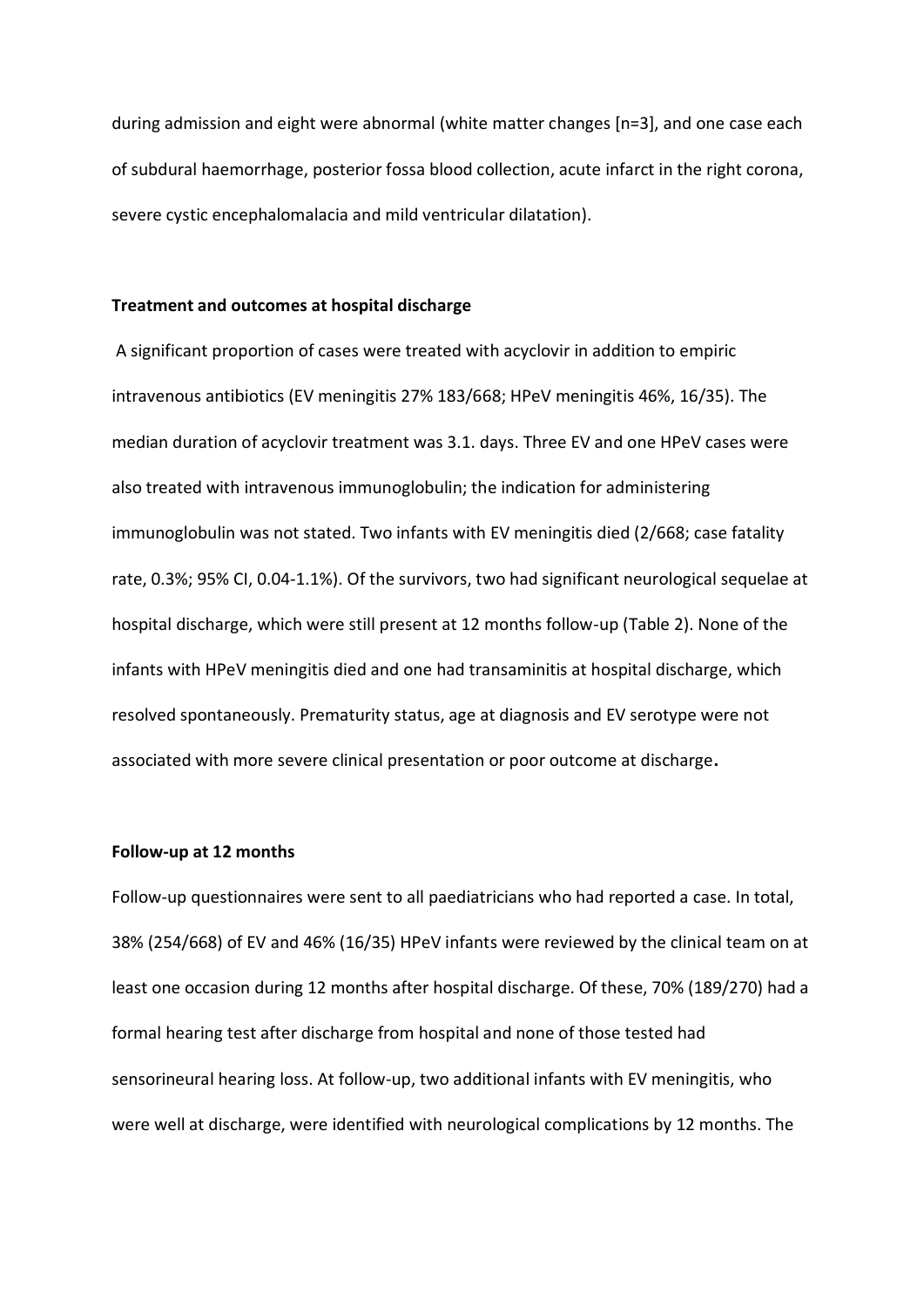risk of long-term sequelae among infants with EV meningitis who were followed up was 0.6% (4/666; 95% CI, 0.2-1.5%) (Table 3).

# **Discussion**

We have reported the largest prospective national study to evaluate the burden, clinical characteristics and outcomes of EV/HPeV meningitis in young infants during a period devoid of local or national outbreaks. We found some evidence of more severe disease in infants with HPeV compared to EV meningitis, with higher rates of circulatory failure, PICU admission and requirement for multi-organ support. Two of the 668 infants with EV meningitis died and four others had long-term neurodevelopmental complications at 12 months follow-up, while the small number of infants with HPeV meningitis recovered without complications

The incidence of laboratory-confirmed EV/HPeV meningitis is >2-fold higher than recent estimates for bacterial meningitis in the same age-group (0.38/1000 live births) using the same surveillance methodology (13). This incidence is also >5 times higher than group B streptococcal meningitis, currently the single most important cause of bacterial meningitis in young infants (13). Our estimates are, however, likely to be significantly under-estimated for several reasons. Infants with EV/HPeV meningitis often have normal peripheral white cell counts and CRP levels, which can reassure clinicians against further investigations. Even when lumbar puncture is performed, more than half do not exhibit CSF pleocytosis, and, therefore, may not undergo further testing for viruses (8). Many hospital laboratories only test CSF samples for viruses in the presence of CSF pleocytosis and negative bacterial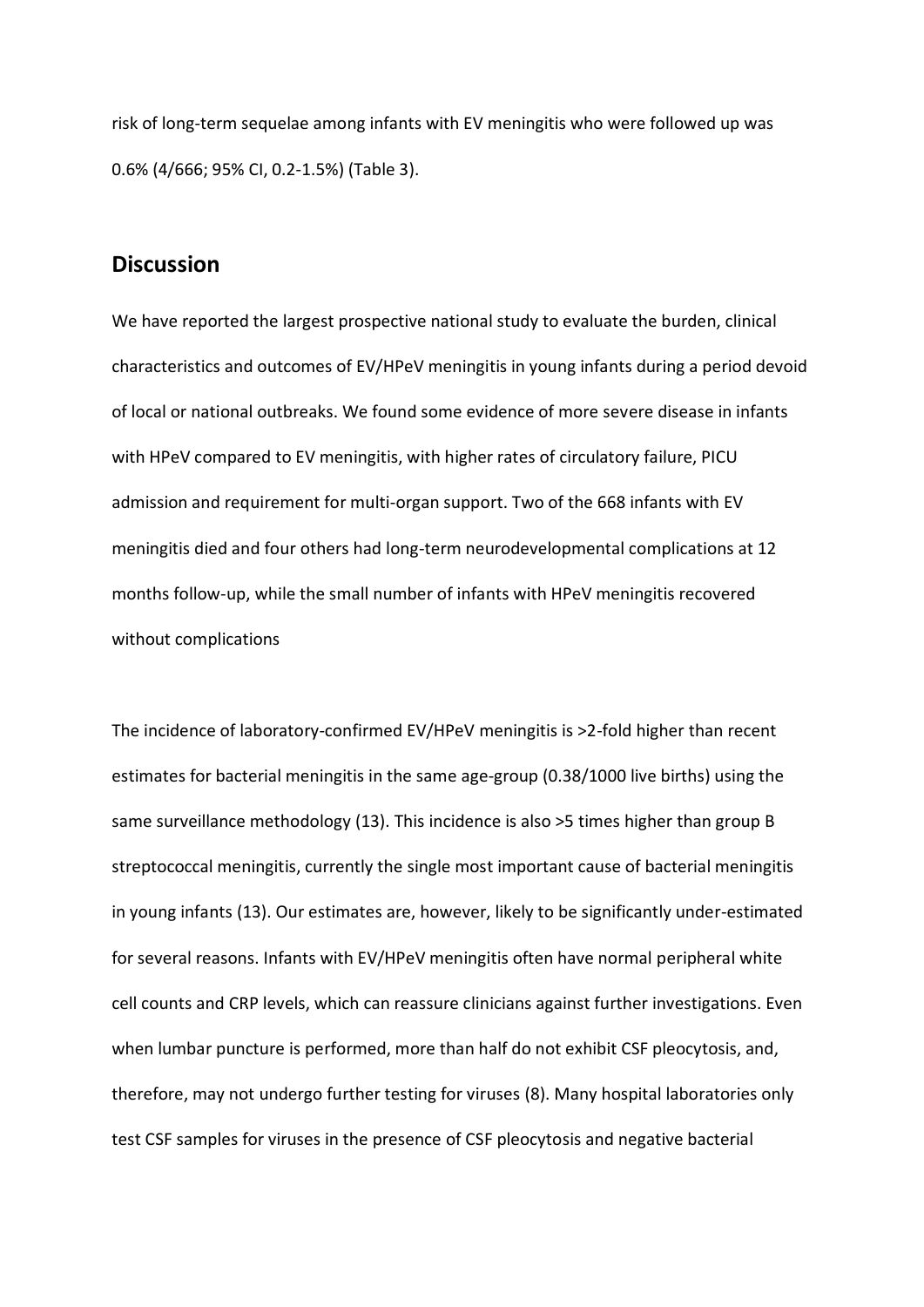cultures. As multiplex PCR-testing becomes more established, however, laboratories are increasingly testing all CSF samples routinely for viruses, especially in infants. This in part explains the rapidly increasing reports of EV/HPeV infections in England in recent years (2).

Another major consideration is that 96% of cases were diagnosed through virus detection in the CSF. Paediatricians need to be aware that some of these viruses may only be detected at a peripheral site, such as the upper respiratory tract, blood or stools; specimens from these sites should, therefore, also be routinely tested in infants with suspected meningitis (14). Rapid diagnosis will help rationalise antimicrobial use, guide additional investigations, support early hospital discharge and reassure parents about long-term outcomes (15,16).

The finding that nearly 10% of cases were diagnosed within the first week of life, without any particular association with EV/HPeV type, suggests transplacental transmission in this cohort because of the relatively short interval between birth and illness; transplacental transmission has been demonstrated in a previous prospective cohort study which identified echovirus 11 from the respiratory or gastrointestinal tract of 4 out of 7 infected neonates by three days of age and also in their mothers at term (17). The lack of CSF pleocytosis in half the cases has been reported in the literature but is not widely known among clinicians and microbiologists. In a recent, retrospective South Korean study involving 390 children with EV meningitis, 16-18% did not have CSF pleocytosis, but this proportion increased to 68-77% in neonates; young age, lower peripheral WBC count and shorter interval between illness onset and lumbar puncture were associated with the absence of CSF pleocytosis (18). Our study highlights the importance of performing lumbar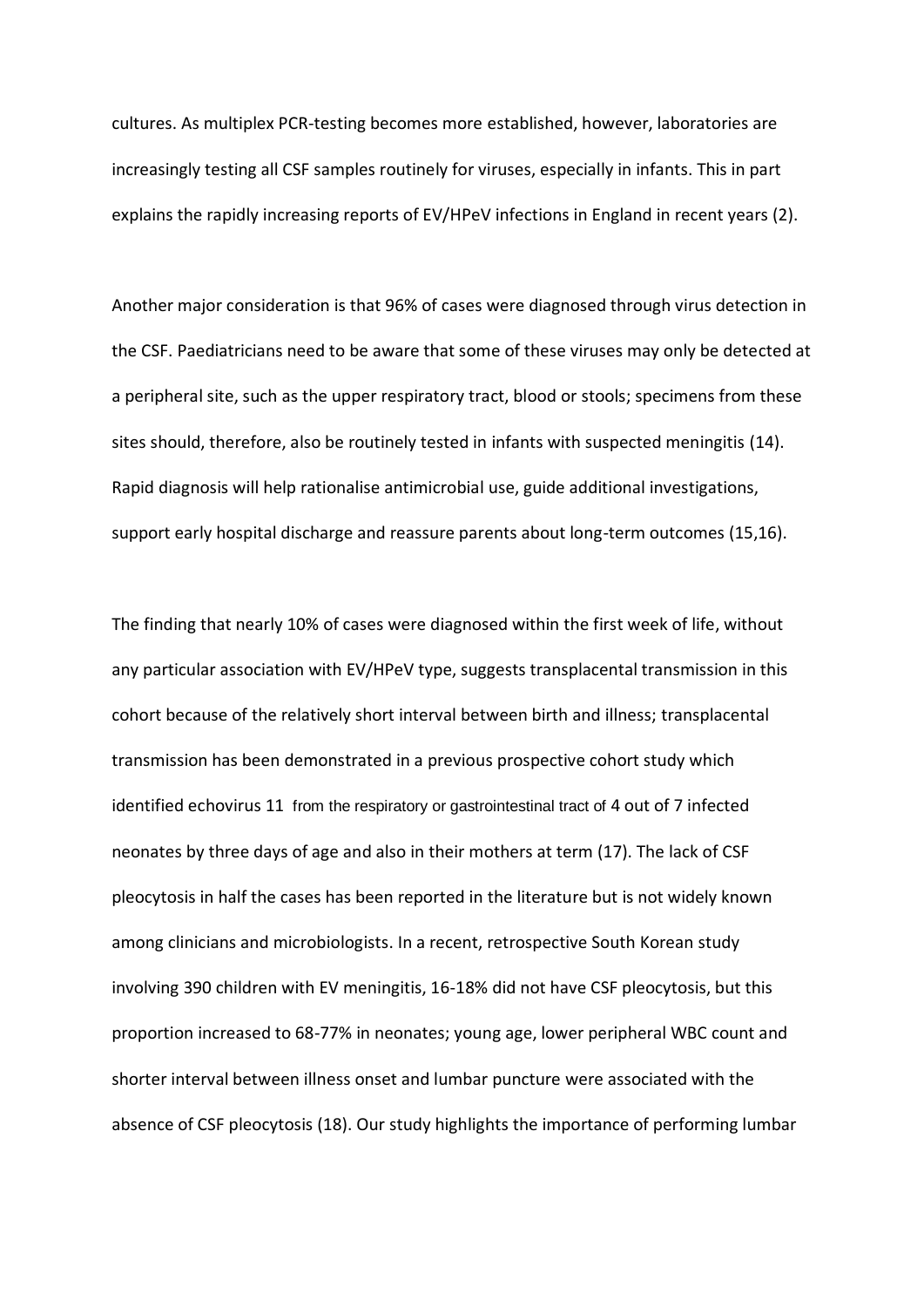punctures in unwell young infants with non-specific presentations and routinely testing for EV/HPeV in the CSF and other sites.

Viral meningitis is generally associated with good outcomes but there is a paucity of robust follow-up data for infants. We, for the first time, are able to reliably estimate the low but significant risk of serious outcomes in young infants with EV/HPeV meningitis, supporting some of the previous studies (19) (20), although others have reported no (21–23) or only mild (24) complications at follow-up. Most of these studies were conducted >20 years ago, used crude developmental assessment tools at inconsistent times after the acute illness and evaluated small numbers of infants. Notably, in our cohort, although only 38% of infants underwent audiological testing after hospital discharge, none had hearing loss, which is in keeping with another recent UK national surveillance of 106 infants with HPeV and supports current consensus that audiological follow up after hospital discharge in infants with EV and HPeV meningitis is not routinely required in infants who are otherwise well at hospital discharge (25).

HPeV represented a small proportion of our cases, partly because HPeV infections peak every two years and this study was conducted in a year of low HPeV activity (4,26,27). Additionally, many hospital laboratories still do not routinely test for HPeV, even those that routinely test for EV, although an increasing number of hospital laboratories have been adding HPeV testing to their existing multiplex PCR assays recently (28).

Several studies have reported significant long-term neurodevelopmental sequelae in infants with HPeV meningitis, especially associated with HPeV type 3 (29) (30). These studies,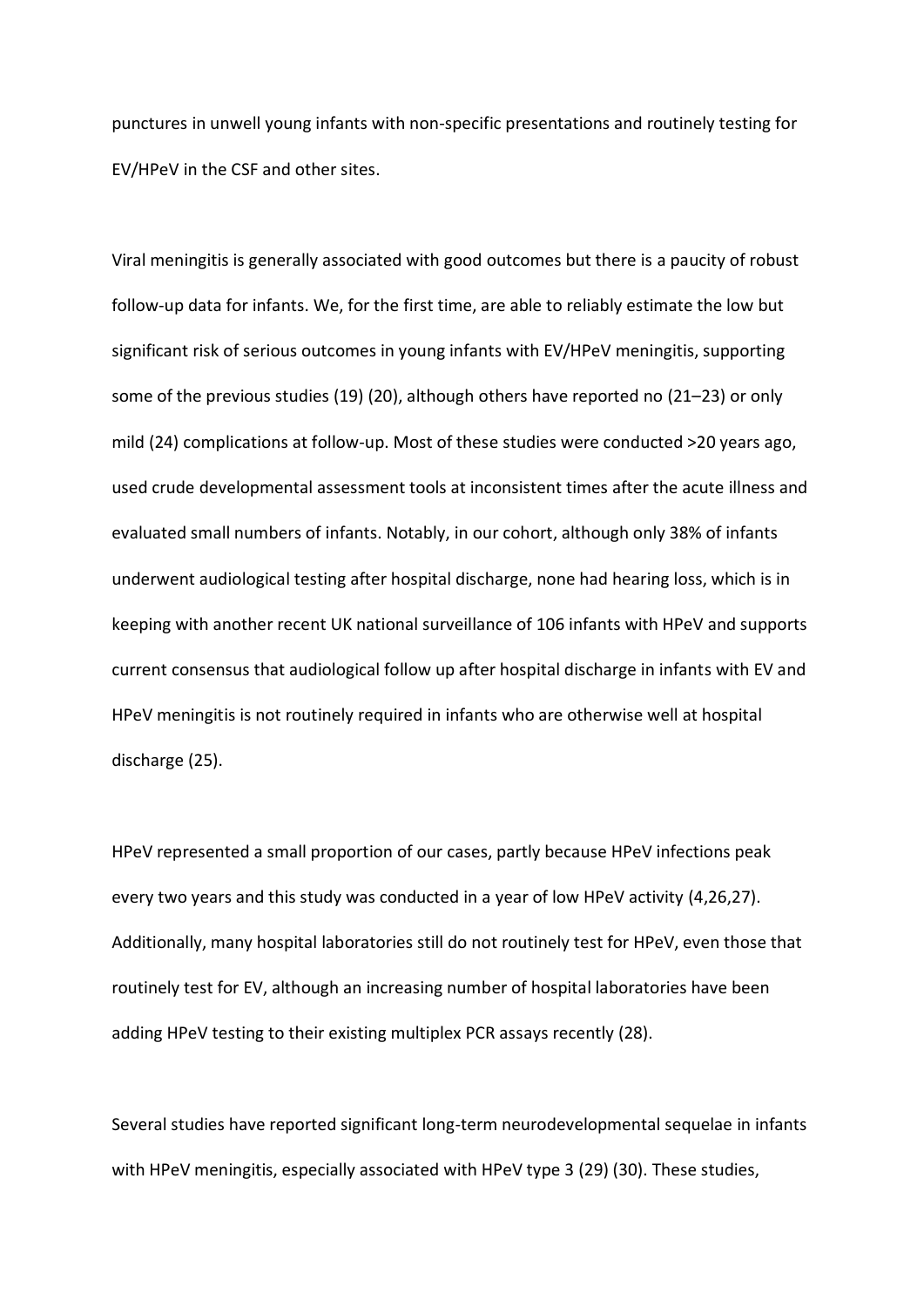however, often reported a small and highly selective group of infants with very severe clinical presentations, but they do highlight the potential for this virus to cause permanent irreversible neurological damage. These results also question whether those with less severe clinical presentations might go on to develop subtle long-term complications that remain undetected.

Additional robust long-term neurodevelopmental studies with larger numbers of cases are required to provide an evidence base for management of infants with viral meningitis beyond hospital discharge.

The strength of this study lies in the prospective national surveillance that captured all cases across the UK and Ireland over a relative short time period. A limitation of our study is the low proportion of EV/HPeV strains submitted for typing to the PHE reference laboratory (31); we were, therefore, unable to assess correlations between serotype and poor outcomes, which were rare. Additionally, as there are no currently no evidence-based guidelines, clinical investigations and management as well as outpatient follow-up of infants was haphazard, with only 30% of infants reviewed after hospital discharge. It is, therefore, possible that our estimate of long-term complications may be underestimated

In conclusion, the incidence of laboratory-confirmed EV/HPeV meningitis in young infants is more than twice that for bacterial meningitis in the UK and Ireland. Around 1% of infants will develop significant complications or die of their infection. Further studies are required to determine long-term neurodevelopmental sequelae in infants who are well at hospital discharge. Clinicians should consider formal neurodevelopmental assessment in infants with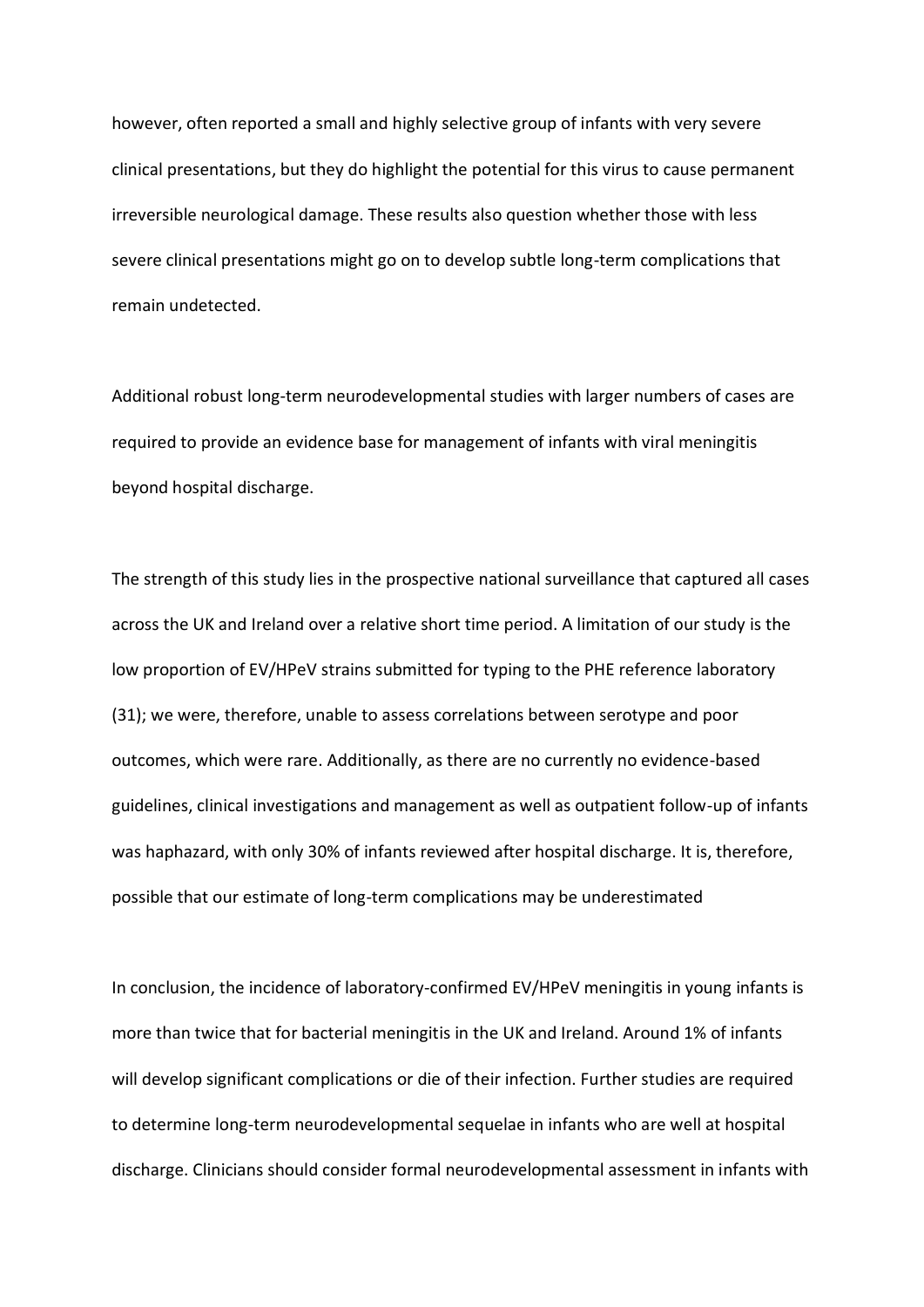persistent symptoms, and those with severe neurological presentations and/or abnormal neuroimaging findings during the acute illness.

What's known on this subject:

- Enterovirus and human parechovirus are common causes of infant meningitis.
- The clinical burden of disease is unknown due to a lack of robust epidemiological data.
- No antiviral or vaccines are licenced in Europe or the USA to treat or prevent disease.

What this study adds:

- In UK infants, the combined incidence of EV (0.79/1,000 live-births) and HPeV (0.04/1,000 live-births) meningitis is more than double that for bacterial meningitis
- More than half the infants had absent CSF pleocytosis and low inflammatory markers.
- Less than 1% of infants developed significant complications or died of their infection.

**Funding:** none declared.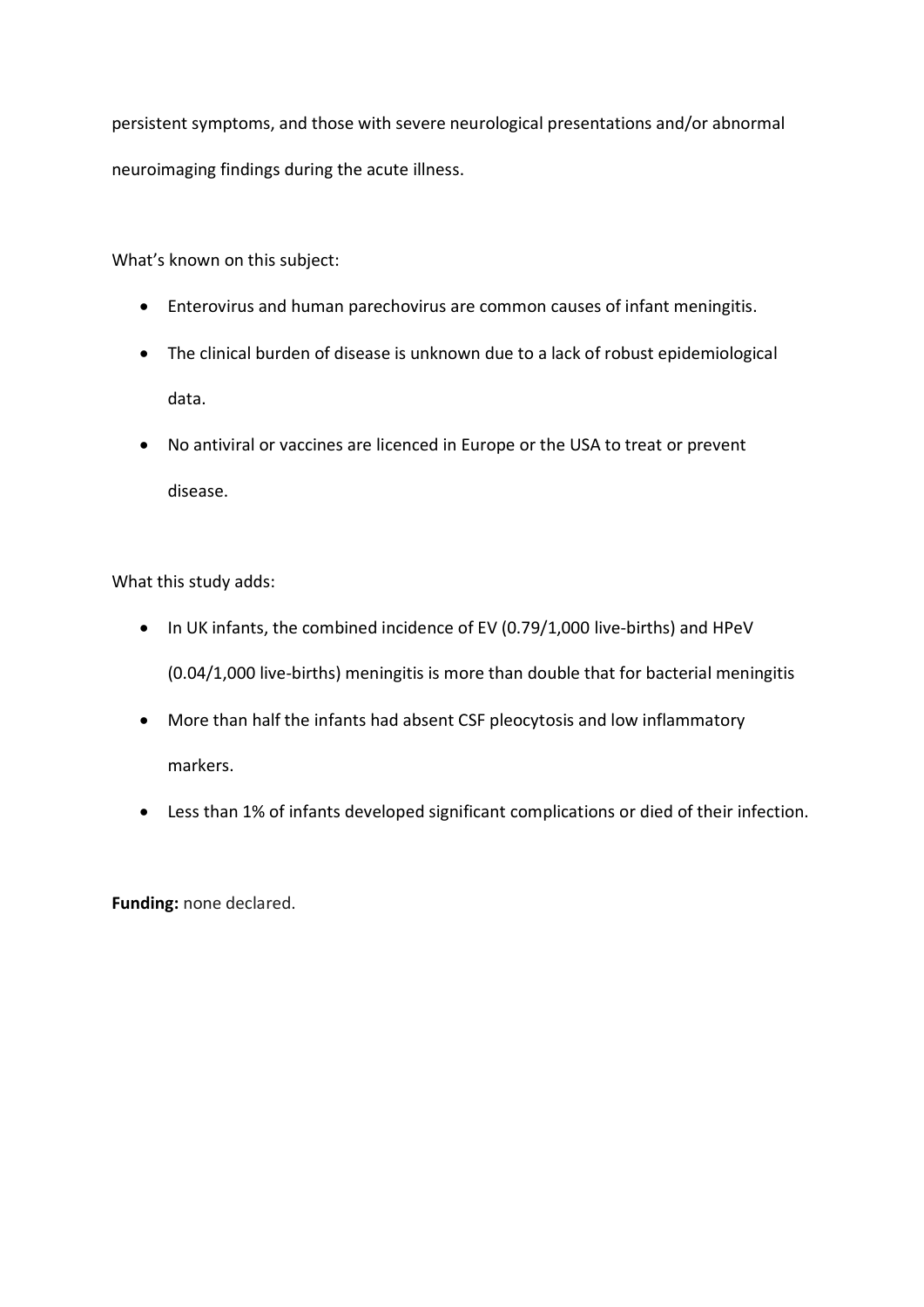**Contributors** S.K and S.L conceptualised and designed the study, drafted the initial manuscript, and reviewed and revised the manuscript. S.B and S.R designed the data collection instruments, collected data and reviewed and revised the manuscript. D.J.A, R.C, R.P, D.B and M.S conceptualized and designed the study, coordinated and supervised data collection, and critically reviewed the manuscript for important intellectual content.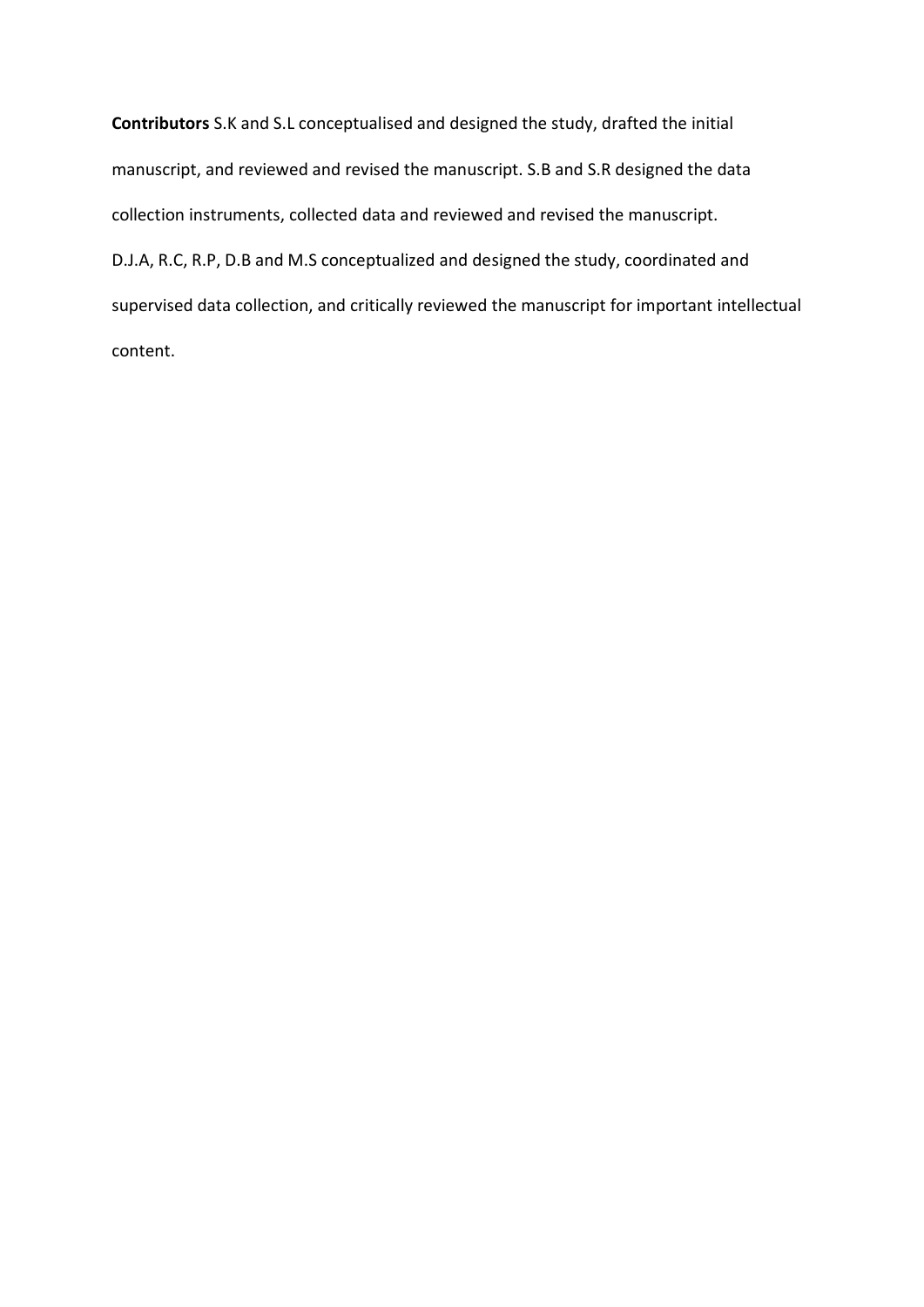## **References**

- 1. Martin NG, Iro MA, Sadarangani M, Goldacre R, Pollard AJ, Goldacre MJ. Hospital admissions for viral meningitis in children in England over five decades: a populationbased observational study. Lancet Infect Dis. 2016;16(11):1279–87.
- 2. Kadambari S, Okike I, Ribeiro S, Ramsay ME, Heath PT, Sharland M, et al. Seven-fold increase in viral meningo-encephalitis reports in England and Wales during 2004- 2013. J Infect [Internet]. Elsevier Ltd; 2014 Jun 2 [cited 2014 Jul 24]; Available from: http://www.ncbi.nlm.nih.gov/pubmed/24887614
- 3. Harvala H, Simmonds P. Human parechoviruses: biology, epidemiology and clinical significance. J Clin Virol [Internet]. 2009 May [cited 2014 Jul 24];45(1):1–9. Available from: http://www.ncbi.nlm.nih.gov/pubmed/19372062
- 4. Vergnano S, Kadambari S, Whalley K, Menson EN, Martinez-Alier N, Cooper M, et al. Characteristics and outcomes of human parechovirus infection in infants (2008-2012). Eur J Pediatr [Internet]. 2015 Jan 10 [cited 2015 May 19]; Available from: http://www.ncbi.nlm.nih.gov/pubmed/25573462
- 5. Sharp J, Harrison CJ, Puckett K, Selvaraju SB, Penaranda S, Nix WA, et al. Characteristics of young infants in whom human parechovirus, enterovirus or neither were detected in cerebrospinal fluid during sepsis evaluations. Pediatr Infect Dis J [Internet]. 2013 Mar [cited 2014 Dec 14];32(3):213–6. Available from: http://www.ncbi.nlm.nih.gov/pubmed/23042051
- 6. Khatami A, McMullan BJ, Webber M, Stewart P, Francis S, Timmers KJ, et al. Sepsislike disease in infants due to human parechovirus type 3 during an outbreak in Australia. Clinical Infectious Diseases. 2015. p. 228–36.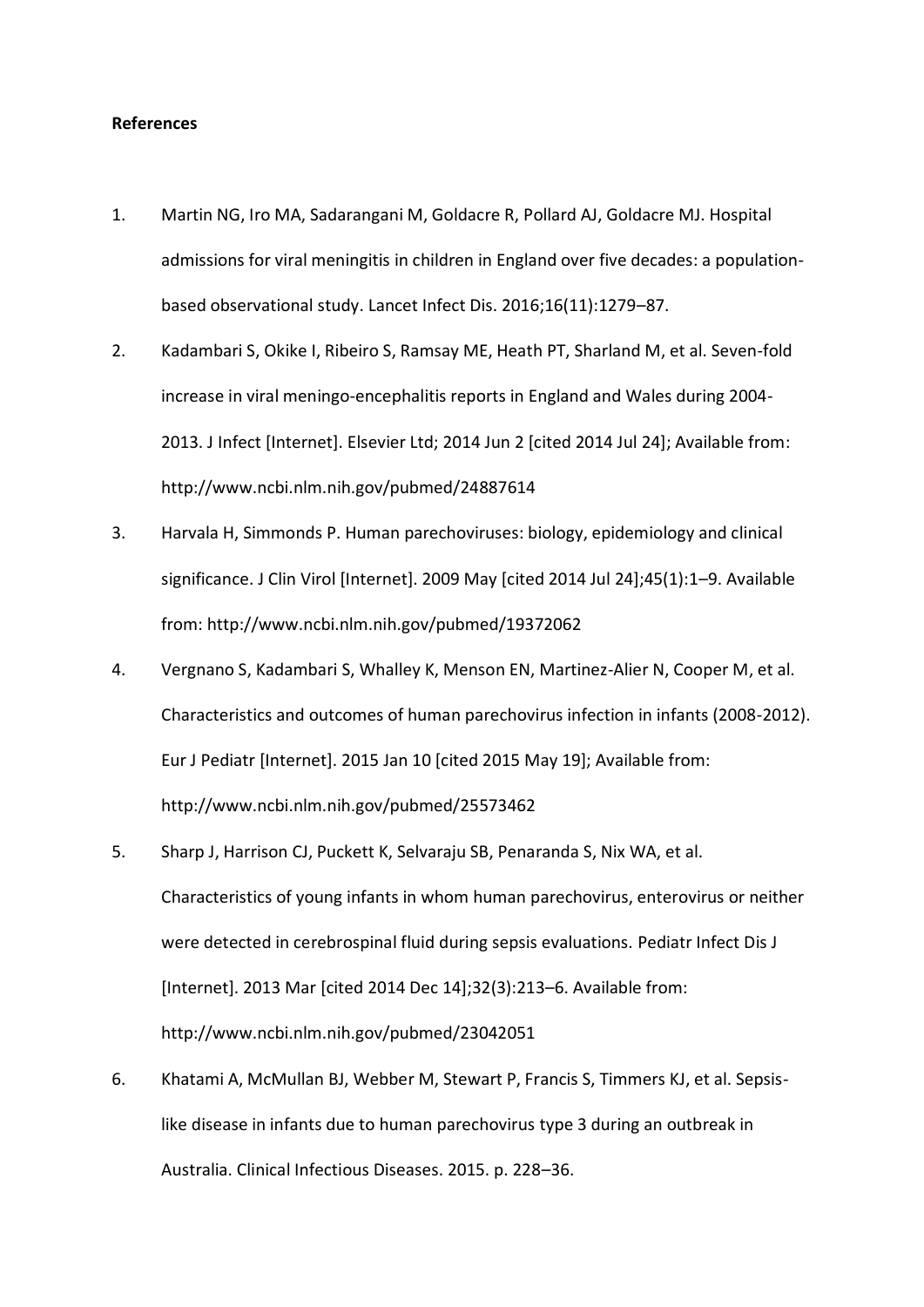- 7. Wildenbeest JG, Benschop KSM, Minnaar RP, Bouma-de Jongh S, Wolthers KC, Pajkrt D. Clinical relevance of positive human parechovirus type 1 and 3 PCR in stool samples. Clin Microbiol Infect. 2014;20(10):O640–7.
- 8. Sadarangani M, Willis L, Kadambari S, Gormley S, Young Z, Beckley R, et al. Childhood meningitis in the conjugate vaccine era: a prospective cohort study. Arch Dis Child [Internet]. 2015;100(3):292–4. Available from: http://www.ncbi.nlm.nih.gov/pubmed/25256088
- 9. Tebruegge M, Curtis N. Enterovirus infections in neonates. Semin Fetal Neonatal Med [Internet]. 2009 Aug [cited 2014 Mar 3];14(4):222–7. Available from: http://www.sciencedirect.com/science/article/pii/S1744165X09000237
- 10. Abzug MJ, Loeffelholz M, Rotbart HA. Diagnosis of neonatal enterovirus infection by polymerase chain reaction. J Pediatr [Internet]. 1995 Mar [cited 2014 Aug 27];126(3):447–50. Available from: http://www.ncbi.nlm.nih.gov/pubmed/7869209
- 11. Maguire HC, Atkinson P, Sharland M BJ. Enterovirus infections in England and Wales: laboratory surveillance data: 1975 to 1994. Commun Dis Public Heal. 1999;(2):122–5.
- 12. Hall SM, Nicoll A. The British Paediatric Surveillance Unit- a pioneering method for investigating the less common disorders of childhood. Child Care Health Dev [Internet]. 1998;24(2):129-43. Available from: http://onlinelibrary.wiley.com.eresources.shef.ac.uk/doi/10.1046/j.1365- 2214.1998.00052.x/epdf
- 13. Okike IO, Johnson AP, Henderson KL, Blackburn RM, Muller-Pebody B, Ladhani SN, et al. Incidence, etiology, and outcome of bacterial meningitis in infants aged. Clin Infect Dis [Internet]. 2014;59(10):e150-7. Available from: http://www.ncbi.nlm.nih.gov/pubmed/24997051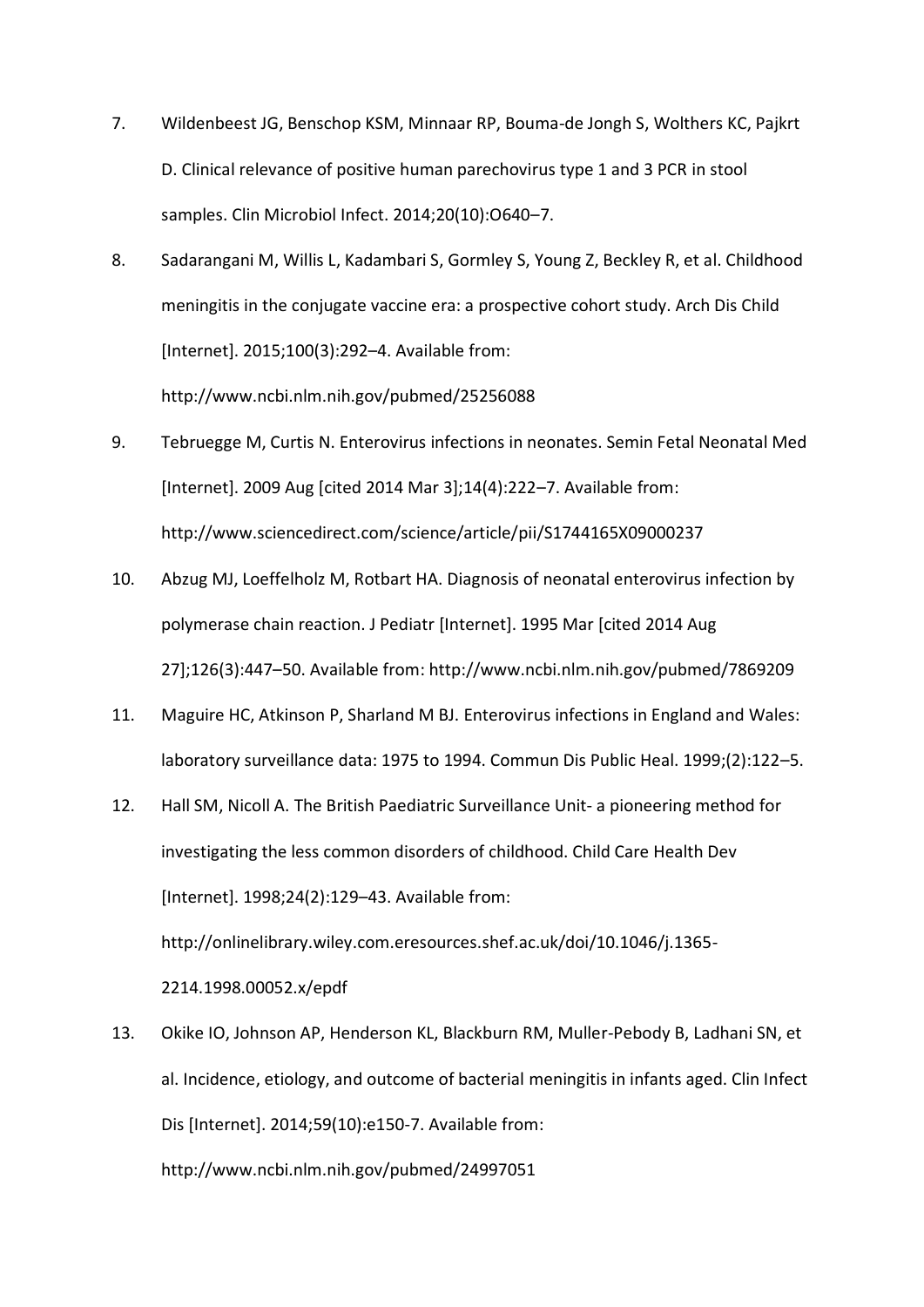- 14. Poelman R, Schölvinck EH, Borger R, Niesters HGM, Van Leer-Buter C. The emergence of enterovirus D68 in a Dutch University Medical Center and the necessity for routinely screening for respiratory viruses. J Clin Virol. 2015;62:1–5.
- 15. Hamilton MS, Jackson MA, Abel D. Clinical utility of polymerase chain reaction testing for enteroviral meningitis. Pediatr Infect Dis J [Internet]. 1999 Jun [cited 2014 Aug 27];18(6):533–7. Available from: http://www.ncbi.nlm.nih.gov/pubmed/10391184
- 16. Ramers C, Billman G, Hartin M, Sm MTA, Sawyer MH. Impact of a Diagnostic Cerebrospinal Fluid on Patient Management. 2013;283(20):2680–5.
- 17. Modlin JF, Polk BF, Horton P, Etkind P, Crane E, Spiliotes A. Perinatal ECHOvirus Infection: Risk of Transmission during a Community Outbreak. N Engl J Med. 1981;
- 18. Yun KW, Choi EH, Cheon DS, Lee J, Choi CW, Hwang H, et al. Enteroviral meningitis without pleocytosis in children. Arch Dis Child [Internet]. 2012 Oct [cited 2014 Aug 19];97(10):874–8. Available from: http://www.ncbi.nlm.nih.gov/pubmed/22814522
- 19. Sells CJ, Carpenter RL, Ray CG. Sequelae of central-nervous-system enterovirus infections. N Engl J Med [Internet]. 1975 Jul 3 [cited 2014 Aug 26];293(1):1–4. Available from: http://www.ncbi.nlm.nih.gov/pubmed/1168853
- 20. Balasubramanian H, Wagh D, Rao S, Keil AD MJ. Developmental outcomes in cerebrospinal fluid proven enteroviral meningitis in neonates >32 weesk of gestation. J Paediatr Child Heal. 2016;53(3):327–32.
- 21. Farmer K, MacArthur BA, Clay MM. A follow-up study of 15 cases of neonatal meningoencephalitis due to Coxsackie virus B5. J Pediatr [Internet]. 1975 Oct [cited 2014 Aug 26];87(4):568–71. Available from:

http://www.ncbi.nlm.nih.gov/pubmed/1159585

22. Bergman I, Painter MJ, Wald ER, Chiponis D, Holland AL, Taylor HG. Outcome in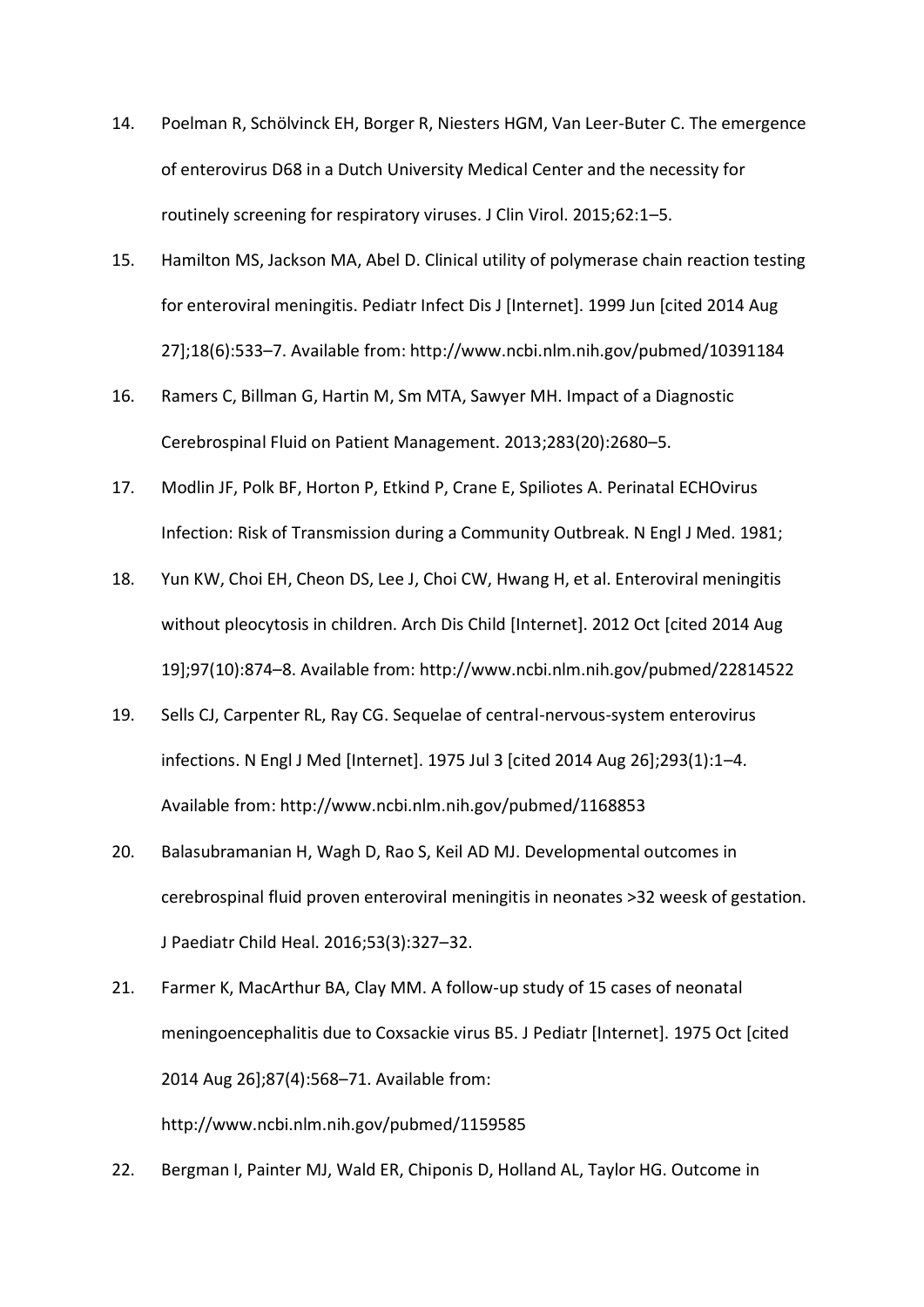children with enteroviral meningitis during the first year of life. J Pediatr [Internet]. 1987 May [cited 2014 Aug 26];110(5):705–9. Available from: http://www.ncbi.nlm.nih.gov/pubmed/2437277

- 23. Rorabaugh ML, Berlin LE, Heldrich F, Roberts K, Rosenberg LA, Doran T, et al. Aseptic meningitis in infants younger than 2 years of age: acute illness and neurologic complications. Pediatrics [Internet]. 1993 Aug [cited 2014 Aug 26];92(2):206–11. Available from: http://www.ncbi.nlm.nih.gov/pubmed/8337018
- 24. Baker RC, Kummer AW, Schultz JR, Ho M, Gonzalez del Rey J. Neurodevelopmental outcome of infants with viral meningitis in the first three months of life. Clin Pediatr (Phila) [Internet]. 1996 Jun [cited 2014 Aug 26];35(6):295–301. Available from: http://www.ncbi.nlm.nih.gov/pubmed/8782953
- 25. Ferreras Antolín L, Kadambari S, Braccio S, Tang JW, Xerry J, Allen DJ LSPSN. Increased detection of human parechovirus infection in infants in England during 2016: epidemiology and clinical characteristics. Arch Dis Child. 2018;
- 26. Piralla A, Furione M, Rovida F, Marchi A, Stronati M, Gerna G, et al. Human parechovirus infections in patients admitted to hospital in Northern Italy, 2008-2010. J Med Virol [Internet]. 2012;84(4):686–90. Available from: http://www.ncbi.nlm.nih.gov/pubmed/22337310
- 27. Harvala H, Calvert J, Van Nguyen D, Clasper L, Gadsby N, Molyneaux P, et al. Comparison of diagnostic clinical samples and environmental sampling for enterovirus and parechovirus surveillance in Scotland, 2010 to 2012. Eurosurveillance. 2014;19(15).
- 28. Tang JW, Holmes CW, Elsanousi FA, Patel A, Adam F, Speight R, Shenoy S, Bronnert D, Stiefel G, Sundaram P, Pande S, Sridhar A, Kairamkonda V BS. Cluster of human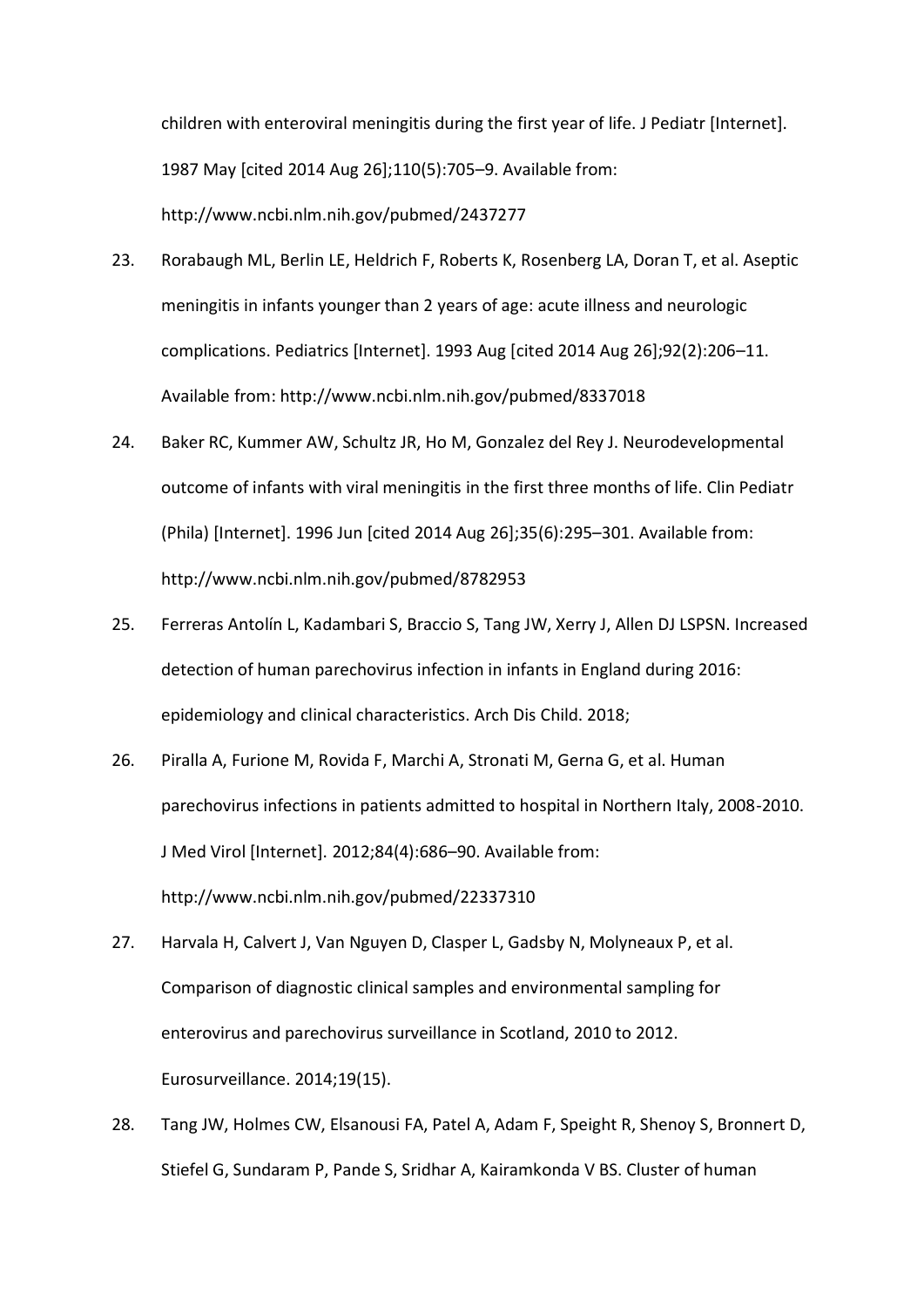parechovirus infections as the predominant cause of sepsis in neonates and infants, Leicester, United Kingdom, 8 May to 2 August 2016. Eurosurveillance. 2016;21(34).

- 29. Britton PN, Dale RC, Nissen MD, Crawford N, Elliot E, Macartney K, et al. Parechovirus Encephalitis and Neurodevelopmental Outcomes. Pediatrics [Internet]. 2016 Jan 20 [cited 2016 Feb 18];137(2):1–11. Available from: http://www.ncbi.nlm.nih.gov/pubmed/26791970
- 30. Verboon-Maciolek MA, Groenendaal F, Hahn CD, Hellmann J, Van Loon AM, Boivin G, et al. Human parechovirus causes encephalitis with white matter injury in neonates. Ann Neurol. 2008;64(3):266–73.
- 31. Kadambari S, Bukasa a, Okike I, Pebody R, Brown D, Gallimore C, et al. Enterovirus infections in england and wales, 2000-2011: the impact of increased molecular diagnostics. Clin Microbiol Infect [Internet]. 2014 Jul 4 [cited 2014 Jul 24]; Available from: http://www.ncbi.nlm.nih.gov/pubmed/25039903
- 32. Kestenbaum LA, Ebberson J, Zorc JJ, Hodinka RL, Shah SS. Defining cerebrospinal fluid white blood cell count reference values in neonates and young infants. Pediatrics [Internet]. 2010;125(2):257–64. Available from:

http://www.pubmedcentral.nih.gov/articlerender.fcgi?artid=3033868&tool=pmcentr ez&rendertype=abstract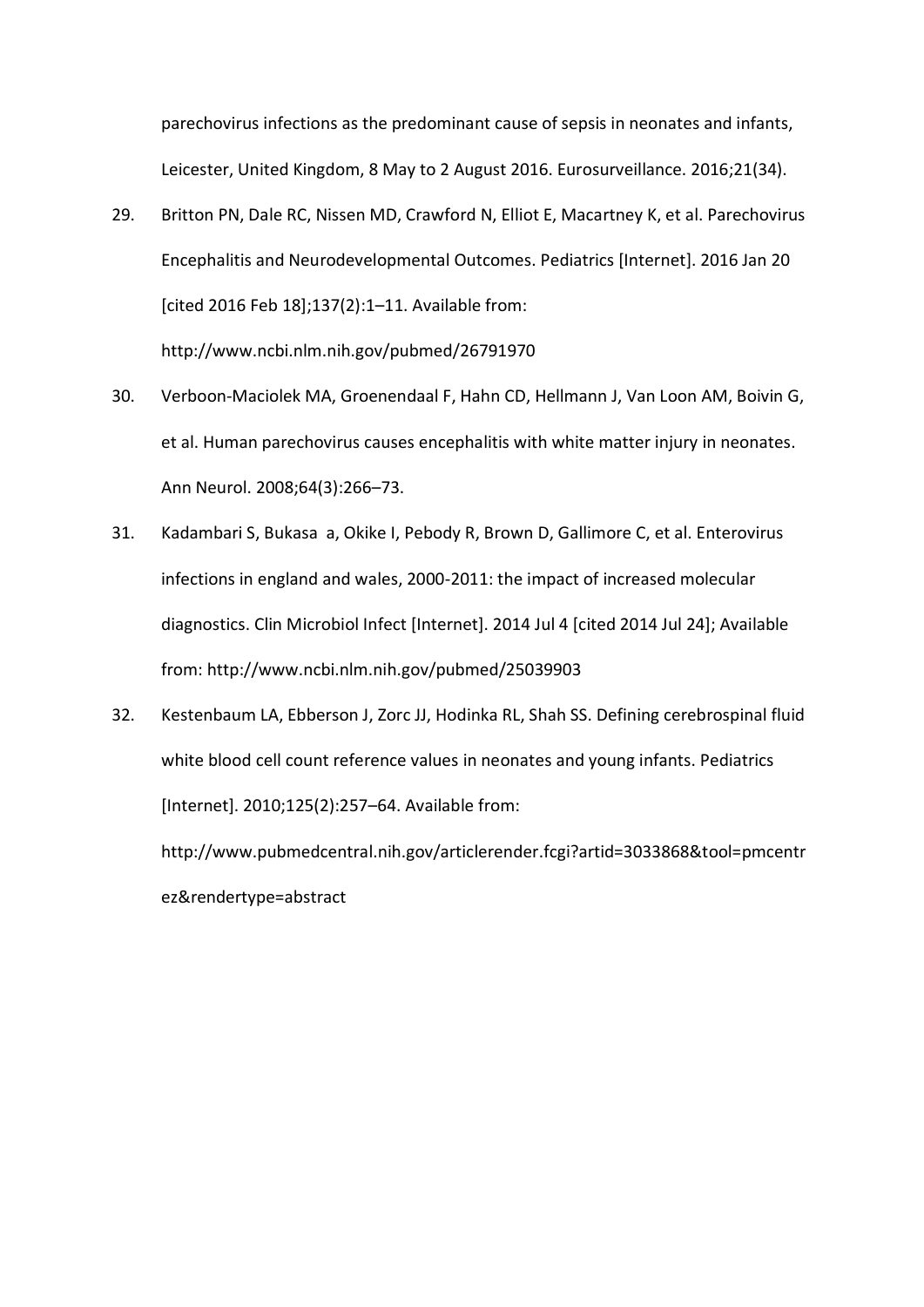| <b>Parameter</b>                                                                                                                                                                                   | <b>Definition</b>             |  |  |  |
|----------------------------------------------------------------------------------------------------------------------------------------------------------------------------------------------------|-------------------------------|--|--|--|
| Early-onset                                                                                                                                                                                        | $0-6$ days                    |  |  |  |
| Late-onset                                                                                                                                                                                         | $7-89$ days                   |  |  |  |
| Preterm                                                                                                                                                                                            | <37 weeks gestation           |  |  |  |
| Term                                                                                                                                                                                               | $\geq$ 37 weeks               |  |  |  |
| CSF pleocytosis                                                                                                                                                                                    | >20 white cells per $mm3(32)$ |  |  |  |
| Features of circulatory shock included any combination of hypotension, mottled skin,<br>capillary refill time >2 seconds, tachycardia >160 beats/min and/or reduced urinary<br>output <2mls/kg/hr. |                               |  |  |  |

**Table 1:** Definitions of demographic and clinical parameters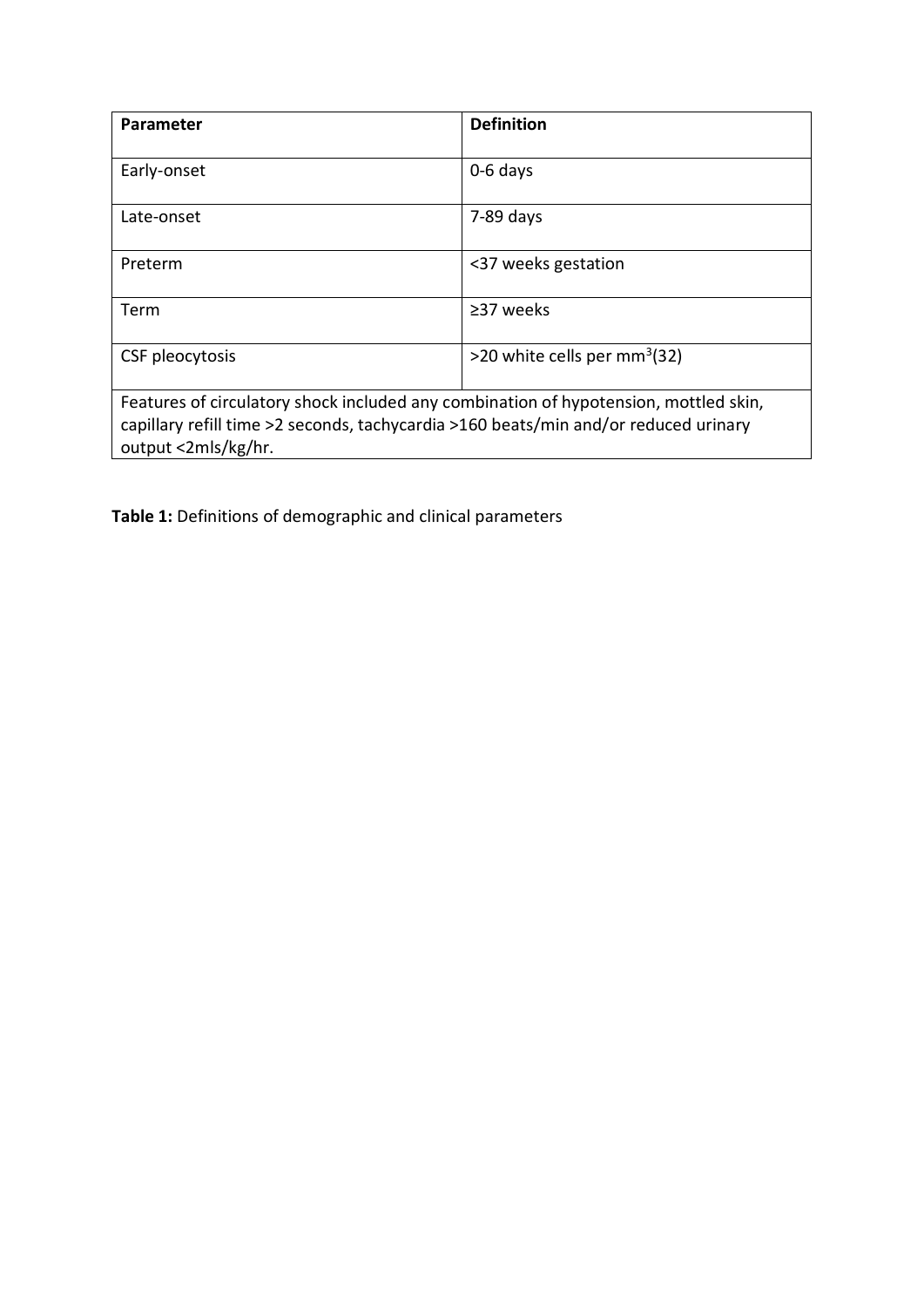|                           |                 | Age at diagnosis  |                 |                  |
|---------------------------|-----------------|-------------------|-----------------|------------------|
|                           | 0-6 days        | $7 - 28$ days     | $29 - 89$ days  | <b>All cases</b> |
| Virus:                    |                 |                   |                 |                  |
| EV                        | 64 (91)         | 207 (94)          | 372 (96)        | 643 (95)         |
| <b>HPeV</b>               | 6(9)            | 13(6)             | 15(4)           | 34(5)            |
| <b>Site of admission:</b> |                 |                   |                 |                  |
| PICU                      | 29(42)          | 16(7)             | 7(2)            | 52(8)            |
| HDU                       | 5(7)            | 15(7)             | 12(3)           | 32(4)            |
| Ward                      | 35(51)          | 169 (74)          | 335 (86)        | 539 (79)         |
| PAU                       | 0               | 29 (13)           | 34(9)           | 63 (9)           |
| <b>Clinical</b>           |                 |                   |                 |                  |
| presentation:             |                 |                   |                 |                  |
| Fever                     | 49 (68)         | 186 (83)          | 342 (90)        | 577 (34)         |
| Irritability              | 26(36)          | 146 (65)          | 277 (73)        | 449 (26)         |
| Lethargy                  | 33 (45)         | 88 (39)           | 130 (34)        | 251(15)          |
| Reduced feeding           | 35 (49)         | 121 (54)          | 211(55)         | 367(21)          |
| Respiratory               | 19 (26)         | 32(14)            | 23(6)           | 74 (4)           |
| distress                  |                 |                   |                 |                  |
| Laboratory                |                 |                   |                 |                  |
| findings:                 | $10.3(8.0 -$    | $9.8(3.9 - 20.8)$ | $9.3(7.2 - 12)$ | 9.8              |
| <b>WCC</b>                | 14.7)           | $4.6(3.5 - 6.8)$  | $4.1(2.9-6)$    | 5.1              |
| Neutrophil                | $6.8(4 - 10.7)$ | $11(4-22)$        | $8(3.9 - 16.8)$ | 11               |
| <b>CRP</b>                | $14(5 - 25)$    | $8(2 - 102)$      | $26(2 - 122)$   | 9                |
| <b>CSF WCC</b>            | $6(2-32)$       |                   |                 |                  |
| <b>Outcome at</b>         |                 |                   |                 |                  |
| discharge:                |                 |                   |                 |                  |
| Recovered                 | 65 (97)         | 202 (98)          | 340 (98)        | 607 (98)         |
| Sequale                   | 2(3)            | 3(1)              | 8(2)            | 13(2)            |
| Died                      | 0               | 2(1)              | 0               | 2(0)             |
| Serotype                  |                 |                   |                 |                  |
| Coxsackie B4              | 4(10)           | 8(6)              | 16(6)           | 28(7)            |
| Coxsackie B5              | 1(2)            | 11(8)             | 20(7)           | 32(8)            |
| Echovirus 7               | 3(7)            | 12(9)             | 24(9)           | 39 (10)          |
| Echovirus 9               | 9(22)           | 18 (13)           | 48 (18)         | 75 (20)          |
| Echovirus 11              | 4(10)           | 3(2)              | 12(4)           | 19(5)            |
| Echovirus 18              | 4(10)           | 13 (9)            | 26(10)          | 43 (12)          |
| Echovirus 25              | 3(7)            | 4(3)              | 18(7)           | 25(6)            |
| Echovirus 30              | 1(2)            | 7(5)              | 9(3)            | 17(4)            |
| Enterovirus 71            | 1(2)            | 10(7)             | 6(2)            | 17(4)            |
| Untyped                   | 5(12)           | 33 (24)           | 55 (21)         | 93 (24)          |

*Data are presented as numbers of cases (%)*

**Table 2:** Characteristics of infants aged <90 day with EV and HPeV meningitis in the United Kingdom and Ireland during July 2014 to July 2015 inclusive

EV= enterovirus; HPeV = Human parechovirus; PICU = Paediatric intensive Care Unit; HDU = High Dependency unit; PAU=Paediatric Assessment Unit; CSF = Cerebrospinal fluid; WCC = white cell count; CRP = C reactive protein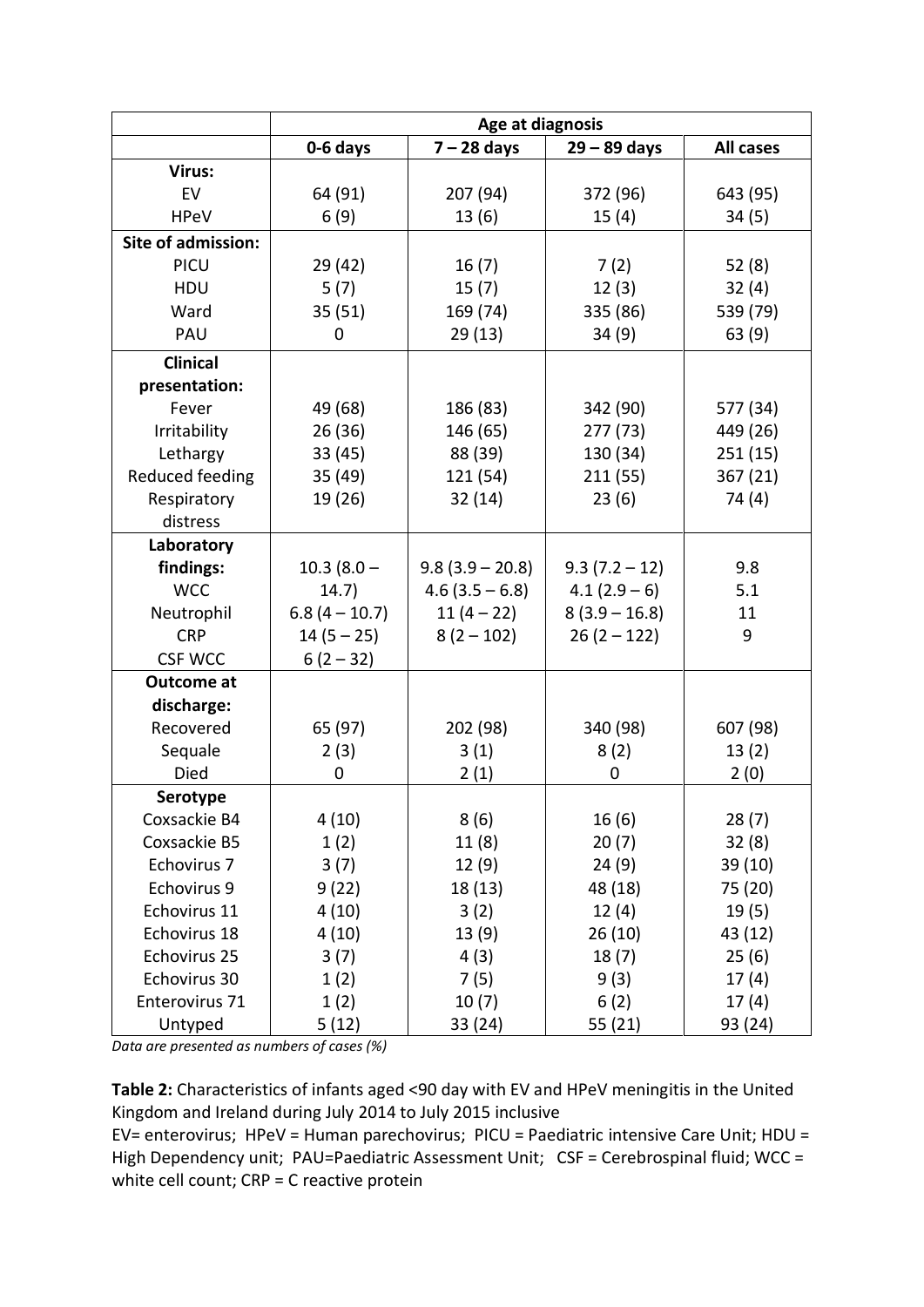|                                                        | <b>Presenting features</b>                                                                                         | <b>Admission to Intensive</b><br>Care                                                      | <b>Neuroimaging findings</b>                                                                                    | <b>Outcome at hospital</b><br>discharge                                               | Outcome at 12 months                                                              |
|--------------------------------------------------------|--------------------------------------------------------------------------------------------------------------------|--------------------------------------------------------------------------------------------|-----------------------------------------------------------------------------------------------------------------|---------------------------------------------------------------------------------------|-----------------------------------------------------------------------------------|
| <b>EV deaths</b>                                       |                                                                                                                    |                                                                                            |                                                                                                                 |                                                                                       |                                                                                   |
| Born at term<br><1 week old<br>EV11 infection          | Afebrile, lethargic,<br>reduced feeding;<br>developed multi-organ<br>failure and shock. CRP<br>6, CSF WCC clotted  | Intubated & ventilated<br>(13 d), inotropes (12<br>d); IV corticosteroids +<br><b>IVIG</b> | Cranial ultrasound scan<br>normal; echocardiogram -<br>mitral valve regurgitation<br>and valvulitis             | Died after 2 weeks of<br>massive pulmonary<br>haemorrhage                             |                                                                                   |
| Born at term<br>1 month<br>EV (not typed)              | Reduced feeding;<br>circulatory collapse;<br>rapid deterioration<br>CRP 52; CSF WCC 0                              | Intubated & ventilated<br>$(1 d)$ , inotropes $(1 d)$                                      | Not performed                                                                                                   | Died within 48 hours;<br>EV isolated from heart<br>and brain tissue at post<br>mortem |                                                                                   |
| <b>EV</b> sequelae                                     |                                                                                                                    |                                                                                            |                                                                                                                 |                                                                                       |                                                                                   |
| Premature (33-36 wks)<br>1 month old<br>EV11 infection | Respiratory distress,<br>apnoea<br>CRP 4.6, CSF WCC 0                                                              | Intubated & ventilated<br>$(1 d)$ , inotropes $(2 d)$ ,<br>haemofiltration (1d)            | MRI: diffuse encephalitis<br>and microcephaly.                                                                  | Reduced tone trunk,<br>increased tone in the<br>limbs                                 | Reduced vision, reduced<br>truncal tone, increased tone<br>in the limbs; seizures |
| Born at term<br><1 week old<br>Coxsackie B4 infection  | Fever, irritability,<br>respiratory distress,<br>bulging fontanelle,<br>cardiovascular shock<br>CRP 45, CSF WCC 20 | Intubated & ventilated<br>(35 d) ionotropic<br>support; 1 dose IVIG                        | MRI: acute infarction, right<br>anterior corona                                                                 | Poor ventricular<br>function requiring<br>medical treatment                           | Poor ventricular function,<br>on captopril                                        |
| <b>HPeV</b> sequelae                                   |                                                                                                                    |                                                                                            |                                                                                                                 |                                                                                       |                                                                                   |
| Born at term<br>1 week old<br>HPeV (not typed)         | Irritability poor<br>feeding, respiratory<br>distress, signs of shock<br>CRP 8, CSF WCC 2                          | Not admitted                                                                               | Not performed                                                                                                   | Transaminitis (normal<br>abdominal ultrasound)<br>at discharge                        | Well                                                                              |
| 12 month follow-up                                     |                                                                                                                    |                                                                                            |                                                                                                                 |                                                                                       |                                                                                   |
| Premature (28-32 wks)<br>1 month old<br>EV (not typed) | Lethargy, reduced<br>feeding, apnoea<br>CRP 5, CSF WCC 13                                                          | Intubated & ventilated<br>$(5d)$ ,                                                         | MRI: severe cystic<br>encephalomalacia, multiple<br>fluid filled cysts in frontal,<br>parietal & temporal lobes | No clinical symptoms<br>or signs                                                      | Seizures controlled on anti-<br>epileptics                                        |
| Born at term<br>1 week old<br>EV (not typed)           | Fever, irritability, rash,<br>seizure; CRP 99; CSF<br><b>WCC 90</b>                                                | Not admitted                                                                               | Cranial ultrasound normal                                                                                       | Well at discharge                                                                     | Tonic clonic seizures; not on<br>regular anticonvulsants                          |